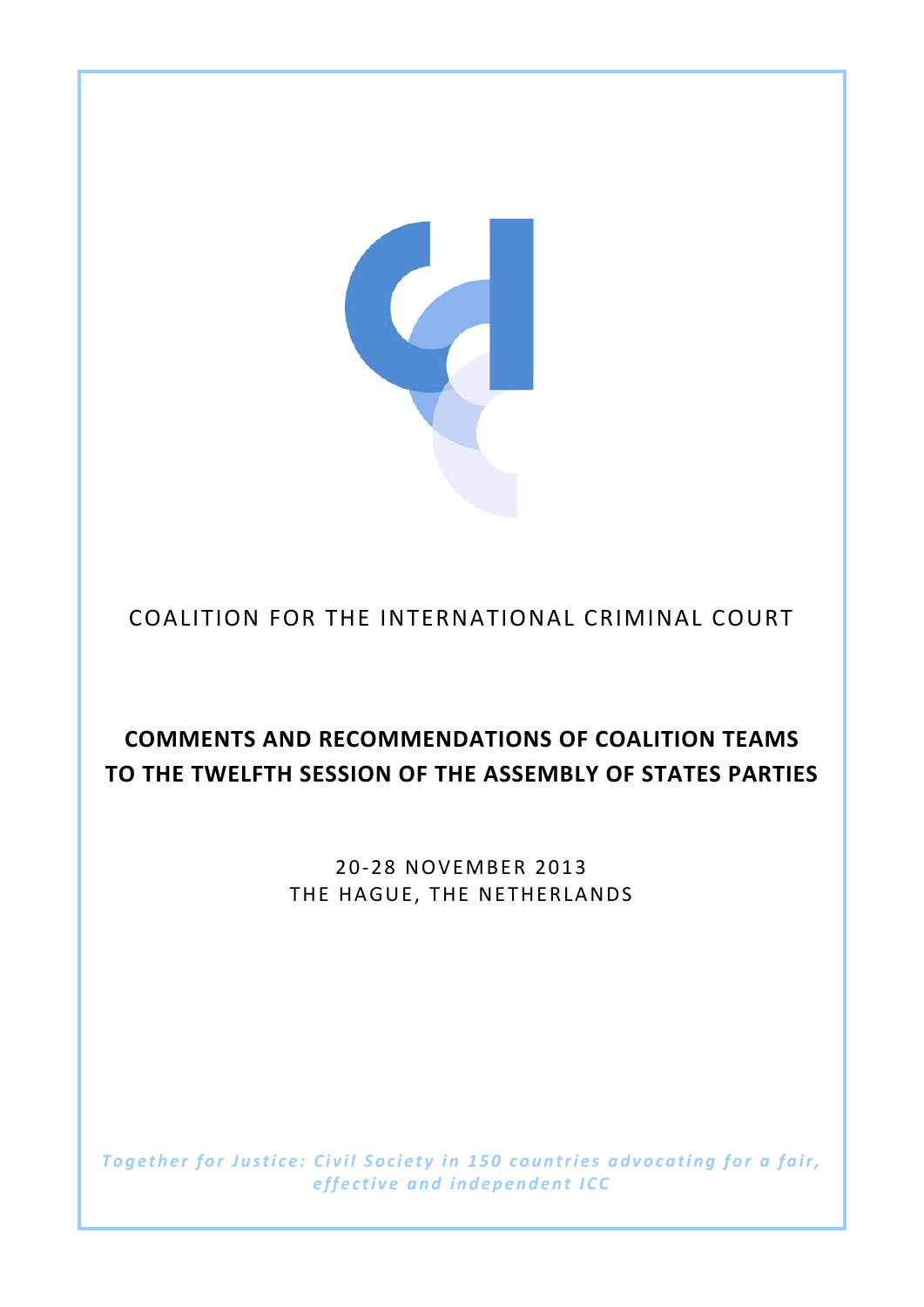# **TABLE OF CONTENTS**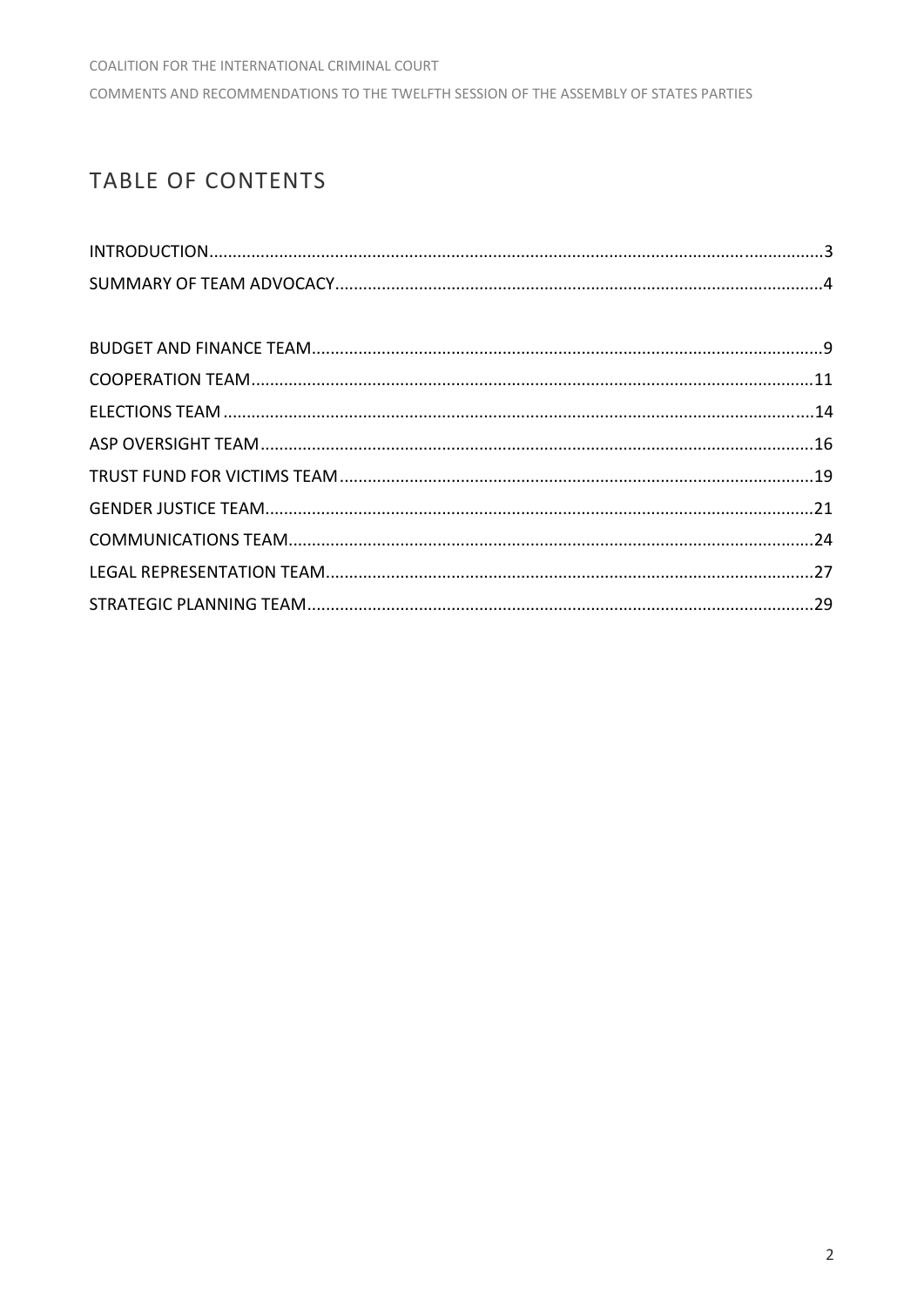# INTRODUCTION

The Coalition for the International Criminal Court (Coalition/CICC) monitors a wide range of specific topic areas and organises some of its most active members through its unique issue‐based teams. Composed of international, regional and national civil society organizations, the Teams are at the centre of the Coalitions advocacy with respect to oversight and administration of the Court and implementation of the Rome Statute. Coalition members use the Teams as a platform for the exchange of information and expertise, but also develop common advocacy strategies. The present document represents a compilation of the consensus achieved in the Teams on issues of critical importance, some of which will be addressed at the twelfth session of the Assembly of States Parties in The Hague.

The positions expressed by the different Teams reflect the views of those members who form part of the respective Teams and cannot be said to represent the views of the Coalition as a whole.

For more information about the Coalition, please visit: www.coalitionfortheicc.org. Follow the Coalition on:

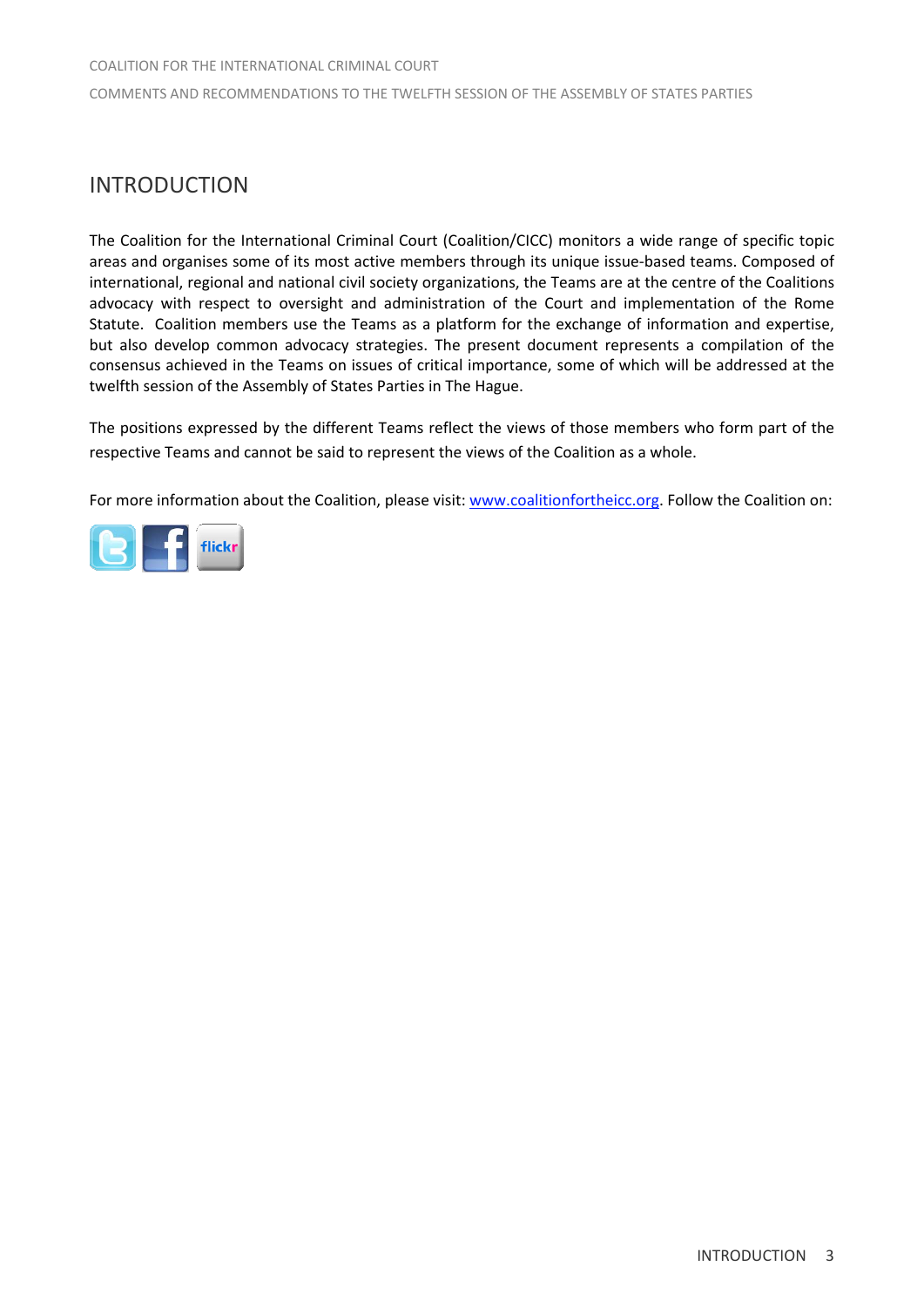

# BUDGET AND FINANCE

- The Assembly of States Parties (ASP/Assembly) should fully consider the recommendations of the Committee on Budget and Finance (CBF/Committee), taking into account the views of the ICC on how proposed reductions may affect its work in 2014.
- The ASP should request the CBF to provide further details of the formulae that underpin its recommendations and encourage the Committee and the ICC to develop these tools further for future years.
- The ICC should set out its plans to develop its work in the next years, including any budgetary implications.

## **COOPERATION**

## Draft Cooperation Resolution

- The draft operative language on non-essential contacts as proposed (OP6) fails to set a clear policy on limiting contacts with ICC fugitives. If clearer language is not possible at the 12<sup>th</sup> session, the ASP should continue discussions in 2014.
- The ASP should repeat its call for states to sign the Agreement on Privileges and Immunities (APIC) and amend domestic legislation should it prove to be a barrier. The bracketed language in OP9 should be deleted.
- The Cooperation Team welcomes discussions on a coordinating mechanism in the coming year (OP17). The Bureau should give consideration of the relationship between the prospective coordinating mechanism and current cooperation facilitation, and evaluate whether there still remains a need to establish a standing committee/working group on cooperation.
- The Bureau should directly or through a designated focal point prioritize the follow‐up to the Kampala pledges in 2014 (OP28)

## Victims and witness protection

- States should use the opportunity of the plenary session on cooperation to pledge to conclude victim and witness relocation/protection agreements with the ICC.
- States should also use the plenary session to address national capacity to protect victims and witnesses as per the principle of complementarity.

## Bilateral agreements

• States should conclude bilateral framework agreements for interim release and relocation of acquitted persons or address obstacles to doing so.

## Non‐cooperation

- The ASP should address the effectiveness of its non-cooperation procedures and keep them under review.
- The thirteenth ASP session (2014) in New York should address the relationship between the ICC and the UNSC and its referrals as well as the role of Rome Statute States Parties on the UNSC.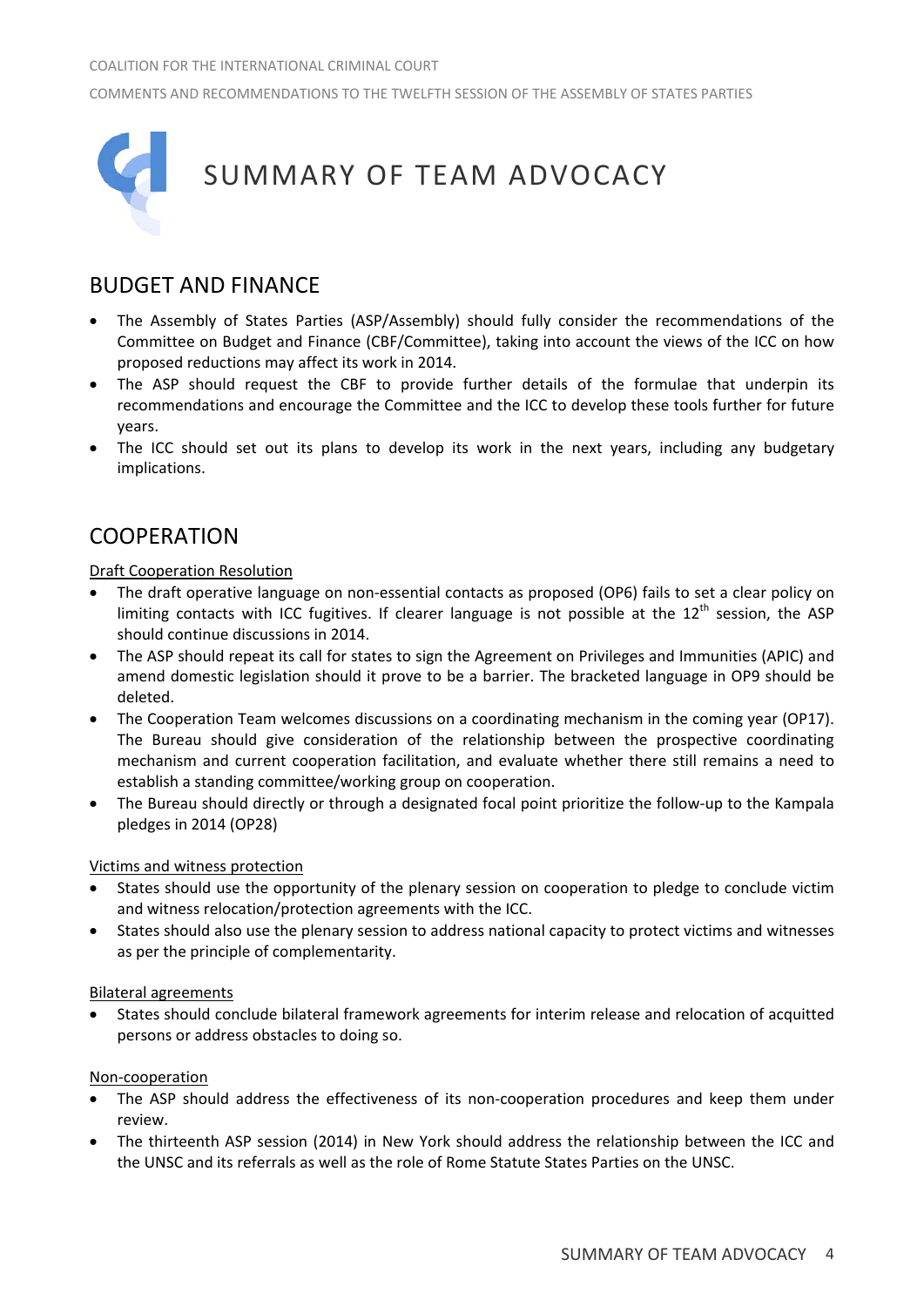# **FLECTIONS**

## Judicial Elections

- States parties should take into account the report of the ASP's Advisory Committee on Nominations and responses to the Coalition's Questionnaire to judicial nominees.
- The existence or absence of gender minimum voting requirements should not become a limiting factor on women's participation at the highest level of the ICC.

## Committee on Budget and Finance

• Ahead of elections in 2014 for members of the CBF, the ASP should consider how to avoid *clean slate* elections and increase choice in the election of ASP and other officials.

# ASP OVERSIGHT

## Independent Oversight Mechanism

- The ASP should ensure that the ICC implements the anti-retaliation and whistleblower protection policy as soon as possible, to shield those who report misconduct in good faith from retaliation.
- There is scope to consider in more detail the establishment of other expert standing, subsidiary bodies to the ASP.

## Working Methods of the ASP

- The ASP Oversight Team suggests a prioritized review in 2014 of ASP working methods to enhance the best availability and use of technical expertise.
- The Team invites the ASP to reform its procedures and adopt a general principle on transparency in light of international law and standards, according to which transparency should be the norm rather than the exception in its inter‐sessional work.

## Study Group on Governance

- The Team feels that the reference to 'participants' in the amendment proposal to Rule 68.1 by the Working Group on Lessons Learned should have been retained.
- Although the rights of the accused are referenced in the proposed amendment to Rule 68.1, if it is adopted, the Team urges the Assembly to monitor the implementation of the amendment to ensure that it will not negatively affected those rights in practice.
- The Team urges the ASP to request more transparency in the work of the CBF.
- The Team urges the CBF to ensure that all meetings with states are open to observers and, at the very least, formal reports of the meetings should be made public.

## TRUST FUND FOR VICTIMS

- States should contribute to the Fund in accordance with their financial abilities, and in a regular manner.
- In developing its 2014-2017 Strategic Plan, the Trust Fund for Victims (TFV) should prioritize the further development of its public information and outreach capacity, including a French version, among other relevant languages, of its website.
- The TFV should further develop its fundraising capacity.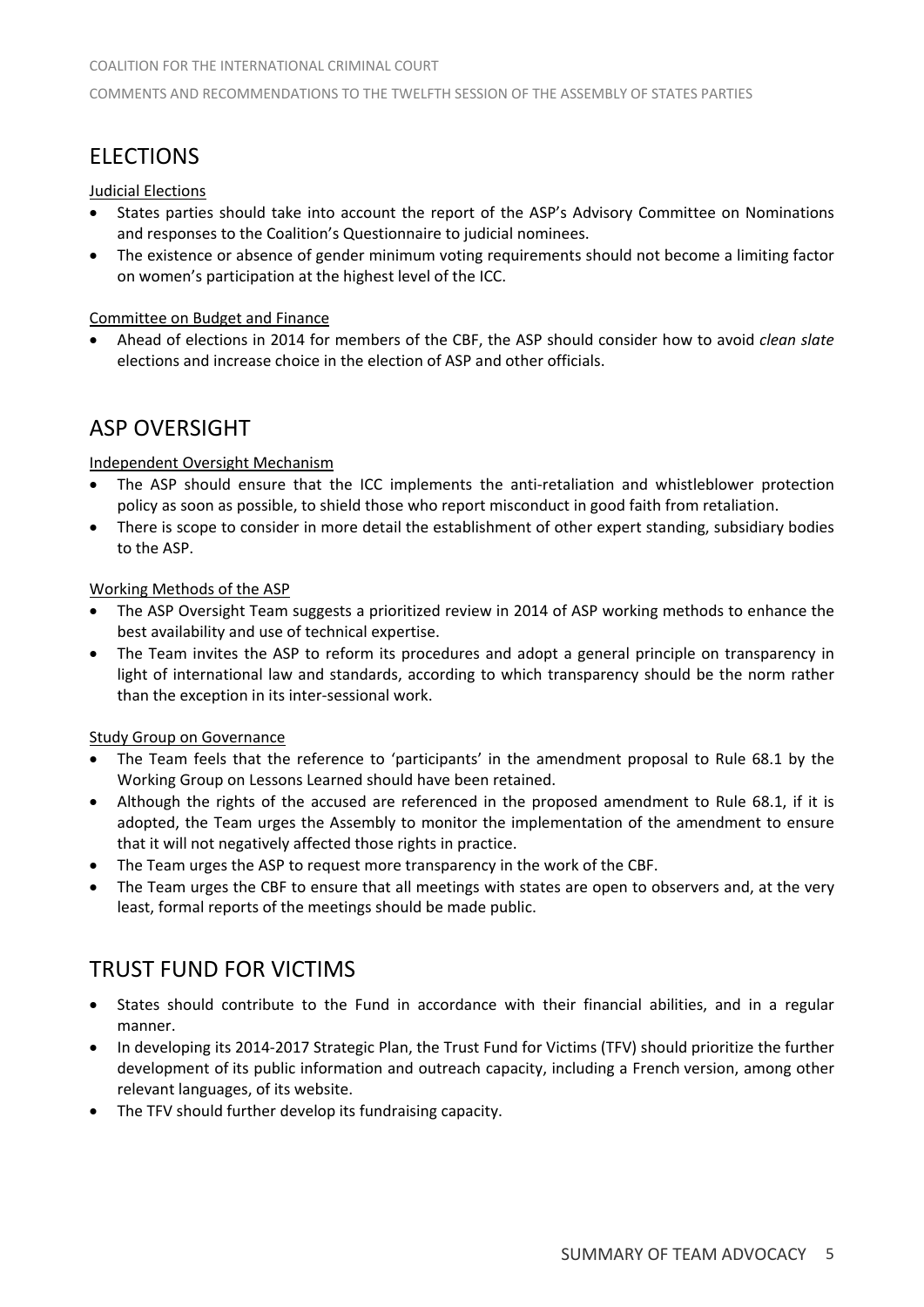# GENDER JUSTICE

## Complementarity

- The ASP should promote the adoption of legislation establishing effective mechanisms and legal provisions for the investigation and prosecution of sexual and gender‐based crimes at the national level, including defining crimes in line with international standards and strengthening domestic criminal justice systems to ensure functional and effective justice processes and equal access to justice for women and men.
- The ASP should promote the adoption of legislation on the rights of victims and witnesses, especially to protection, support, participation, information and reparation that includes a gender‐sensitive approach.
- The ASP should encourage States Parties to address the barriers that victims of SGBV face in accessing justice at the domestic level and engage in initiatives aimed at reinforcing States' capacity to investigate and prosecute these crimes.
- The ASP should encourage States to ensure that judgments for gender based crimes rendered at the domestic level are enforced, in particular when reparations are ordered.

## Victim Participation

- The ASP should encourage equitable gender representation among victims' participation, for example through supporting gender‐specific outreach to women and girls.
- The ASP should grant the Court the financial means requested to process the growing number of victims' applicants in a fair and effective manner.
- The ASP should enable the Victim Participation and Representation Section (VPRS) to collect disaggregated data on applicants seeking to be formally recognized as victims by the Court.

## Victim and Witness Protection

- The ASP should significantly increase the resources available to both the Victims and Witnesses Unit (VWU) and the VPRS of the Registry to allow them to efficiently carry out their tasks and duties towards victims, including towards victims of gender‐based crimes.
- The ASP should welcome the Guidelines on Intermediaries and ensure that their implementation is funded to the appropriate level to allow, as required, capacity building activities aimed at reinforcing intermediaries' ability to work/assist victims of SGBV and to ensure the protection of the victims they work with.

## OTP Gender Policy

• The ASP should encourage the OTP to comprehensively address gender issues in all of its policies, including its prosecution policy, without infringing on the independence of the Prosecutor's functions with respect to prosecutorial decision-making in relation to situations, cases and preliminary examinations.

## ICC COMMUNICATIONS

- States parties should underline that public information and outreach are integral to the delivery of meaningful justice, including by facilitating victims rights. Ensure these activities have appropriate diplomatic and financial support.
- States parties should welcome ongoing evaluation and coordination efforts aimed at strengthening court-wide communications. Urge the Court to include new practices in updated strategies.
- States parties should highlight that early and direct communication with various audiences makes for a more effective and efficient Court. Intensify dialogue with the Court on how it can bolster its positive impact through outreach at the earliest opportunity, including in preliminary examinations.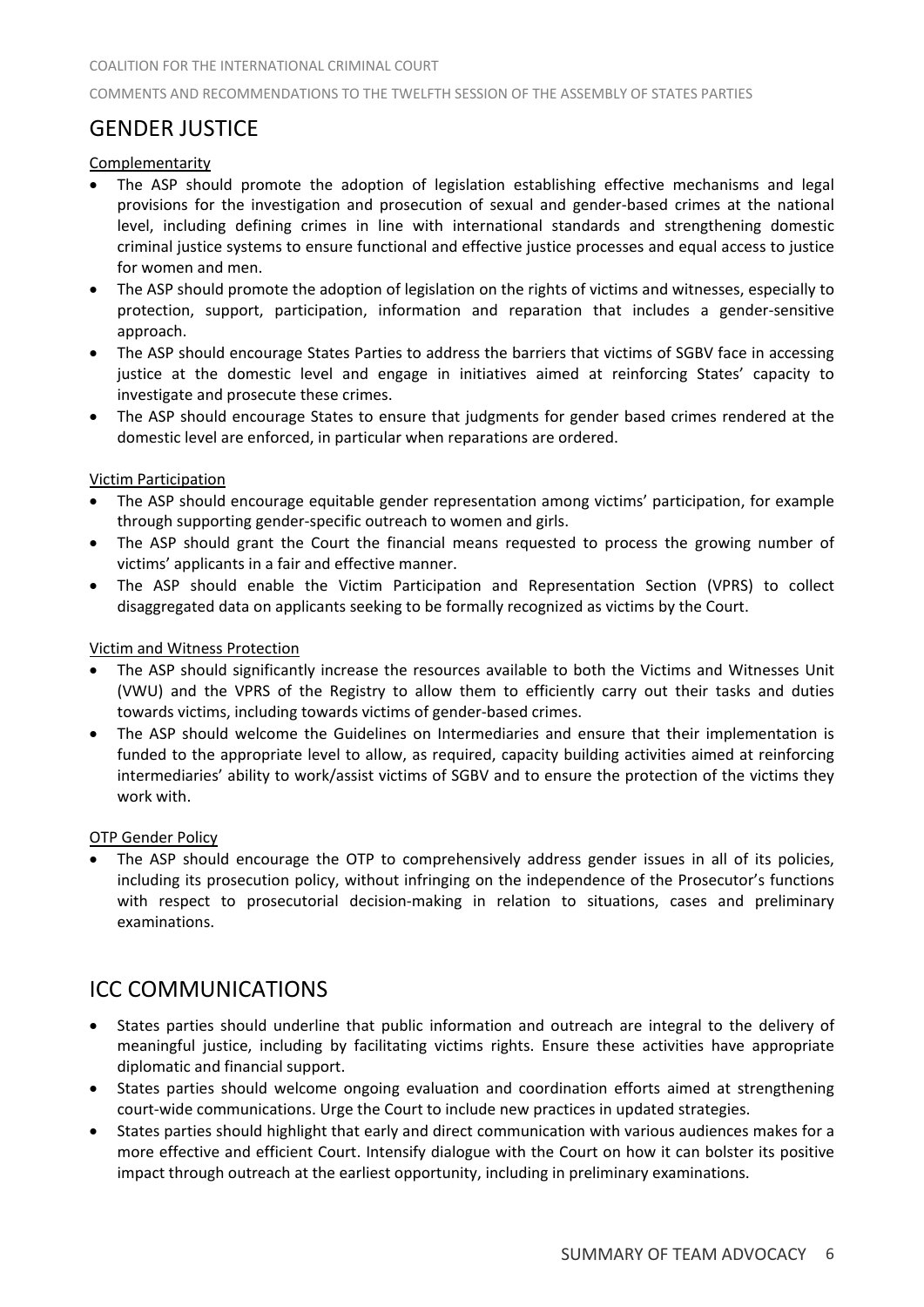# LEGAL REPRESENTATION TEAM

- The Team welcomes a reassessment of legal aid following the Court's first trial cycles, however, the Team strongly cautions that any such reassessment not be undertaken purely to find cost-savings, but rather must take into account the particular needs of counsel for victims and defence to effectively and meaningfully represent their clients, and guarantee their rights in the courtroom.
- The team welcomes the initiative to assess the resources which are required in order to allow counsel to inform, consult and take instructions from victims. The Team underlines that any such reassessment must seek and take into account the views of legal representatives for victims, international and local NGOs providing assistance to victims and counsel, as well as victims themselves.
- The independent reassessment should take place in full consultation with legal representatives and associations of counsel at the ICC, the judges of the ICC, experts on defence and victims' representation, civil society and victims. The reassessment must also take into account particular nuances and differences which exist between the legal representation of defendants and victims.
- Any reassessment of the legal aid system should take place after the completion of the reparations phase of the first cases.
- The Counsel Support Section (CSS) must have the necessary resources to be able to quickly and efficiently process requests for legal aid from victims' and defence counsel.
- In recruiting additional staff to support CSS, sufficient care should be placed on ensuring that staff have experience and expertise in relation to victims' rights and knowledge of the requirements and modalities of legal representation of large groups of vulnerable victims.
- The Team strongly urges states parties to ensure that the Registry ensure that legal representatives are consulted as part of any proposed reorganization process, particularly related to the provision of legal aid, but also in relation to any aspect of reorganisation which will materially affect the ability of legal representatives' to properly represent their clients' (both defendants and victims) interests.

# STRATEGIC PLANNING TEAM

- The Court, and each of its organs, should establish their own priorities, evaluating the necessary activities, and their performance indicators. States Parties may have a role in overseeing the implementation of the strategic plan, predominantly as an accountability exercise, but States Parties should not 'approve' the Court's priorities or activities.
- Strategic planning at the ICC provides an opportunity for positive engagement with the ICC and its organs, but should not give rise to any states party micromanagement that may endanger the independence of the institution.
- Transparency of the Strategic planning of the ICC should be governed by the principle of publicity as the norm. Exceptions to the principle should be properly justified in line with international principles.
- Strategic planning at the ICC should not be a private dialogue between States and the ICC. Transparency and accountability require the consideration of the wider public and civil society and other relevant stakeholders.
- The Team strongly cautions against the budget influencing and driving the ICC's strategic planning. The ICC's Strategic plans may serve as the tools by which certain budgetary elements can be foreseen. However, the strategic plan must drive and inform the budgeting of the ICC, not the reverse.
- The Team urges states parties and the ICC to ensure that the object and purpose of the Rome Statute and the fulfilment of its mandate, including the rights of victims is the starting point in any strategic planning exercise undertaken at the ICC or in discussions at the states parties' level.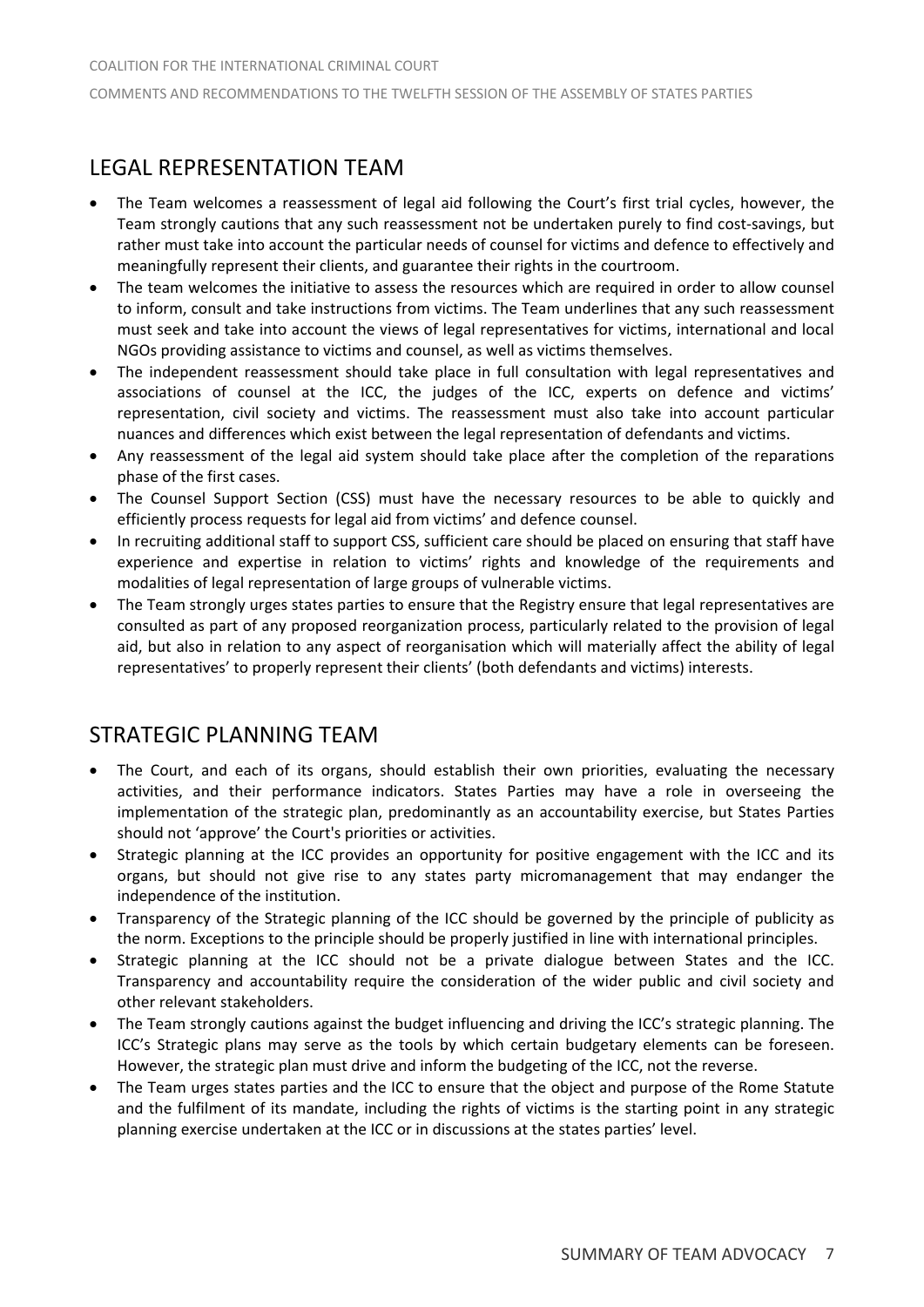#### COMMENTS AND RECOMMENDATIONS TO THE TWELFTH SESSION OF THE ASSEMBLY OF STATES PARTIES

- The new OTP strategic plan contains a number of important and significant changes in policy and practice which will require further consideration and evaluation by the OTP and interested stakeholders as the OTP moves forward with the implementation of its plan.
- A number of strategies will be developed in 2014 which will require further discussion and consultation. The Team strongly urges states parties and the ICC to ensure that the views of all stakeholders are gained and implemented as appropriate in the drafting of the ICC's strategic planning documents over the next year.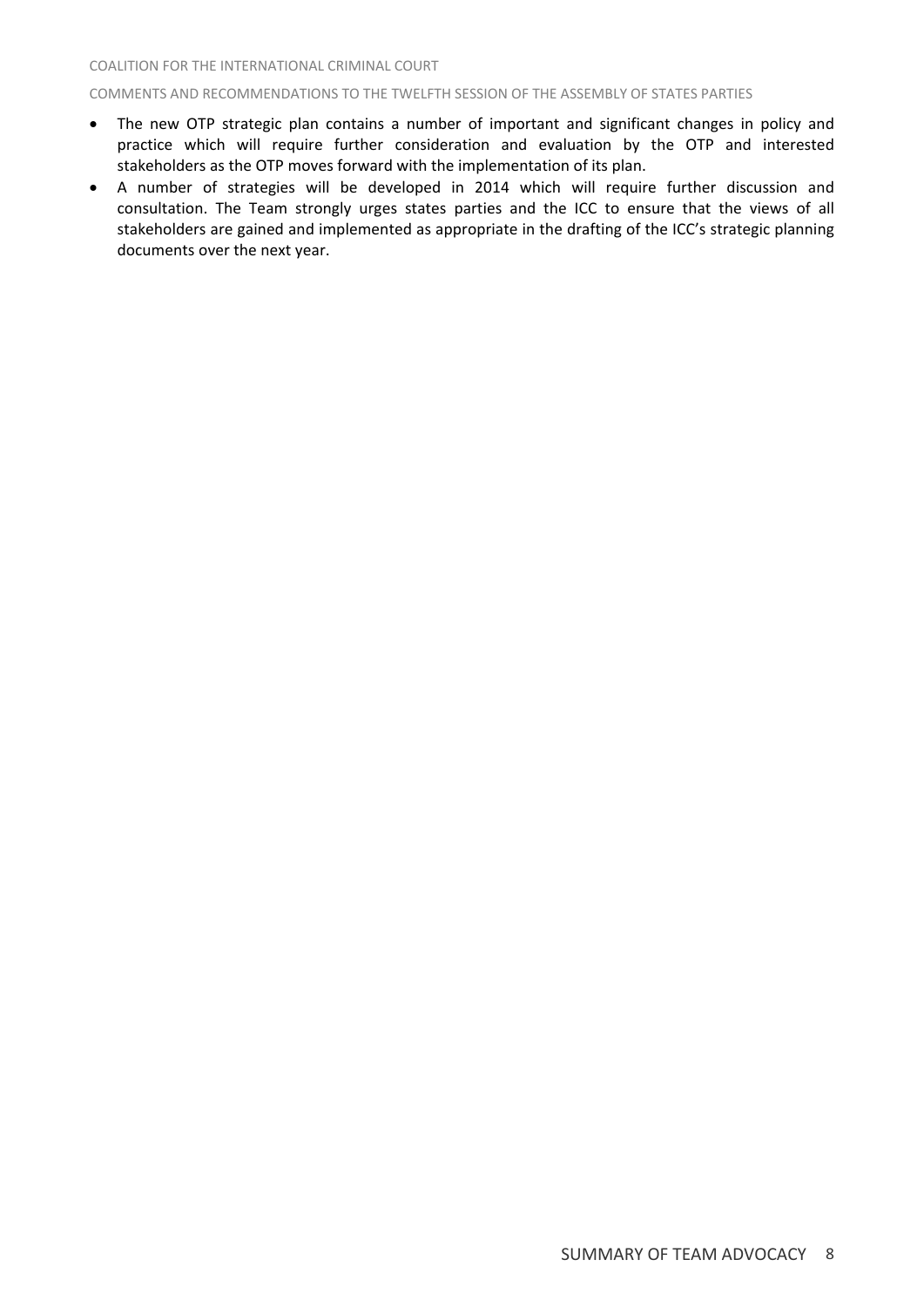

The CICC's Budget and Finance Team (Team) submits the following three recommendations to the Assembly of States Parties in relation to its consideration at the  $12^{TH}$  Assembly session of the recommendations contained in the Report of the Committee on Budget and Finance (Committee) on the 2014 Budget of the International Criminal Court. $1$ 

## **1. The Assembly of States Parties should consider the Committee's recommendations fully, taking into account the views of the ICC on how proposed reductions may affect its work in 2014.**

The Committee recommends that the ICC's request this year of  $\epsilon$ 126.07 million, including an increase of €10.95 million from 2013, should be reduced by approximately €4.5 Million to €121.57 million. The ICC's Budget requested the increase to fund a rise in staff costs, costs related to the Mali situation (which started in January 2013 and has so far been funded by the contingency fund), the Banda (which is scheduled to start in May 2014), expected increases in victims and witness protection and efforts to improve the capacity of the Office of the Prosecutor's (OTP) to conduct high‐quality preliminary examinations, investigations and prosecutions.

As the Team recommends each year, the Assembly should consider the Committee's recommendations fully and the impact that proposed reductions could have on the ICC's work, to ensure that the ICC is allocated sufficient resources to function effectively and independently. The ICC should therefore inform the Assembly how the recommended reductions would impact each of the areas of work where additional resources have been requested or other areas of the ICC's work in 2014. In particular, the OTP should explain whether the cuts will affect its ability to implement its new strategic plan and to meet the assumptions set out in the proposed 2014 budget. In addition, noting that the ICC's requested increase for victim and witness protection was linked to the increase in the OTP's request, the Registry should report on how the proposed reduction of €1.1 million from its budget would affect this vital area of work.

## **2. The Assembly should request the Committee to provide further details of the formulae that underpin its recommendations and encourage the Committee and the ICC to develop these tools further for future years.**

The Team notes that, this year, the Committee's recommendations are mostly at the macro‐level and apply new formulae. In particular, it has recommended reductions to the OTP based on "a detailed examination of the average cost of per case in recent years" which arrived at a figure of €1.31 million per case. The Committee also applied the ratio of 2:1 comparing, historically, the costs of the Prosecutor and the Registry to deal with a new situation or case. However, unfortunately, the Committee does not explain in detail how it reached the cost per case figure or the 2:1 ratio. The Team believes this information would be particularly useful to states and observers to understand both the ICC's budget and the Committee's recommendations.

<sup>&</sup>lt;sup>1</sup> Draft report of the Committee on Budget and Finance on the work of its 21<sup>st</sup> session, ICC-ASP/12/15, advanced version dated 3 October 2013. See also the Team's *Comments on the Proposed Programme Budget for 2014 of the International Criminal Court and other matters*, 5 September 2013, available at: http://iccnow.org/documents/Comments\_and\_Recommendations\_to\_the\_CBF\_at\_its\_21st\_Session.pdf.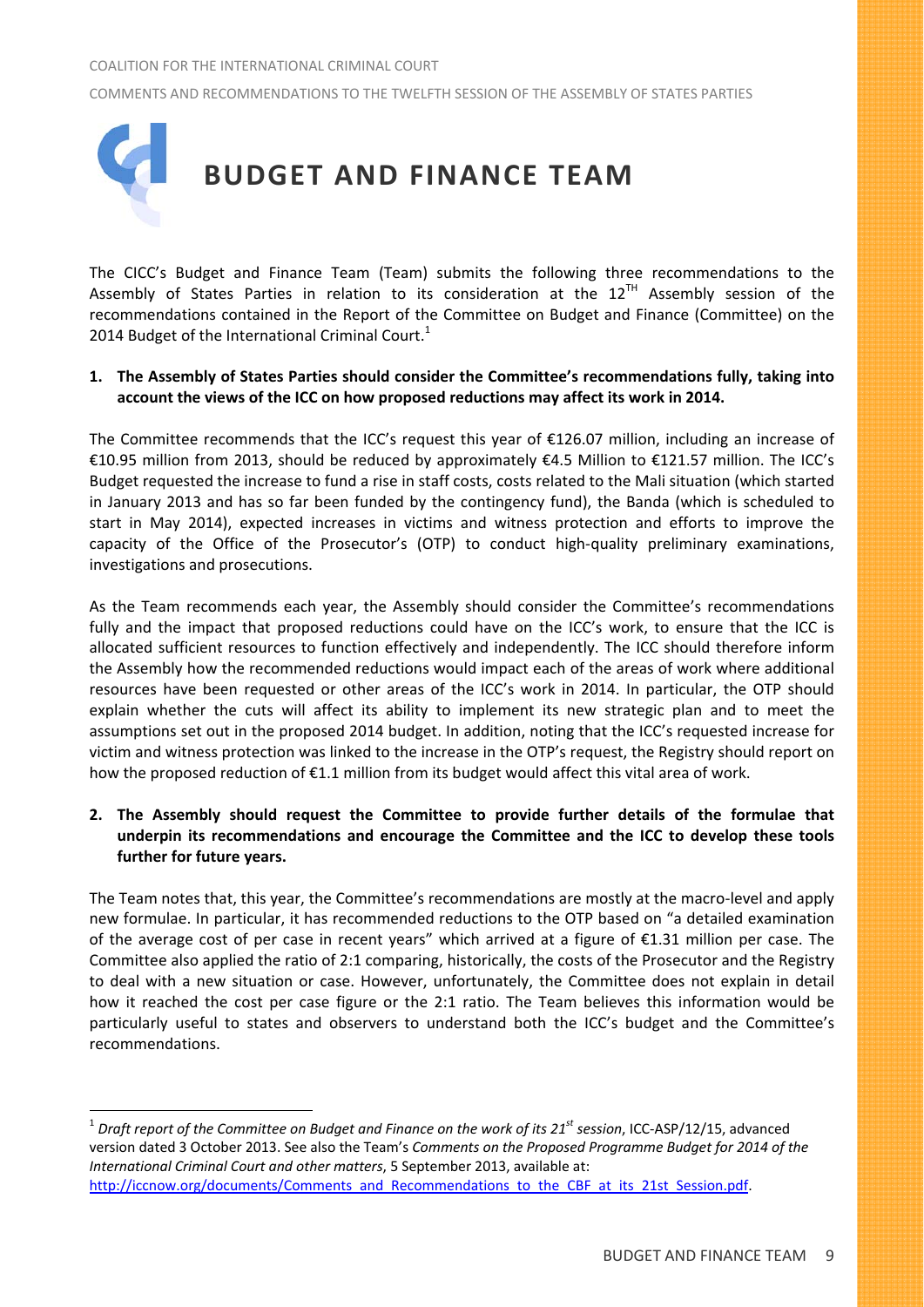## COALITION FOR THE INTERNATIONAL CRIMINAL COURT COMMENTS AND RECOMMENDATIONS TO THE TWELFTH SESSION OF THE ASSEMBLY OF STATES PARTIES

Moreover, although comparisons can be a useful basis for budgetary review and decision making, it should also be recognized that many situations and cases will be unique and may require resources above or below the average. For example, some cases may involve much higher security than others. Bearing in mind that the average cost per case may not always be sufficient, the Team recommends that the Assembly asks the Committee to explore how unique factors can be incorporated into the budget review process to ensure that the ICC receives adequate resources for new cases and situations.

## 3. The ICC should set out its plans to develop its work in the next years, including any budgetary **implications.**

The Team notes that the OTP requested an increase for 2014 to enhance the quality and efficiency of its work and that further increases would be "phased in over the next four years."2 The Team has also repeatedly highlighted other areas of the ICC's work that are currently under‐funded that should also be addressed by the ICC in the next years, and expresses concern regarding the need for continued investment in the Court's ability to implement its mandate across the board, including with regard to ensuring equality of arms and effective implication of victims' rights under the Rome Statute.3 There are also a number of activities set out in the ICC's Strategic Plan 2013 to 2017 that may require additional resources.

To enable the Assembly of States Parties to fully consider the 2014 budget request and the recommendations of the Committee in the context of these longer-term plans, the ICC should set out clearly the areas of its work it intends to develop, how the changes will be phased in, the benefits that it will provide, and the projected additional costs for each of the next years. It will be particularly important for the ICC to identify the additional staff requirements so that they can be taken into account in reviewing the on‐going freeze on recruiting permanent posts. This information will enable States Parties to understand the direction that the ICC intends to take and ensure that states are prepared for increase requests when they are made.

Members of the Coalition's Budget and Finance Team will be available to discuss these recommendations and other comments on the 2014 Budget during the Assembly session.

<sup>&</sup>lt;sup>2</sup> Proposed Programme Budget for 2014 of the International Criminal Court, ICC-ASP/12/10, para. 122.<br><sup>3</sup> For example, in the Team's commentary on the 2014 proposal (see note 2), the Team highlighted underfunding in the Office of Public Counsel for the Defence, legal representation and participation of victims, field presence and outreach, implementing the Revised Strategy in relation to victims and the Trust Fund for Victims.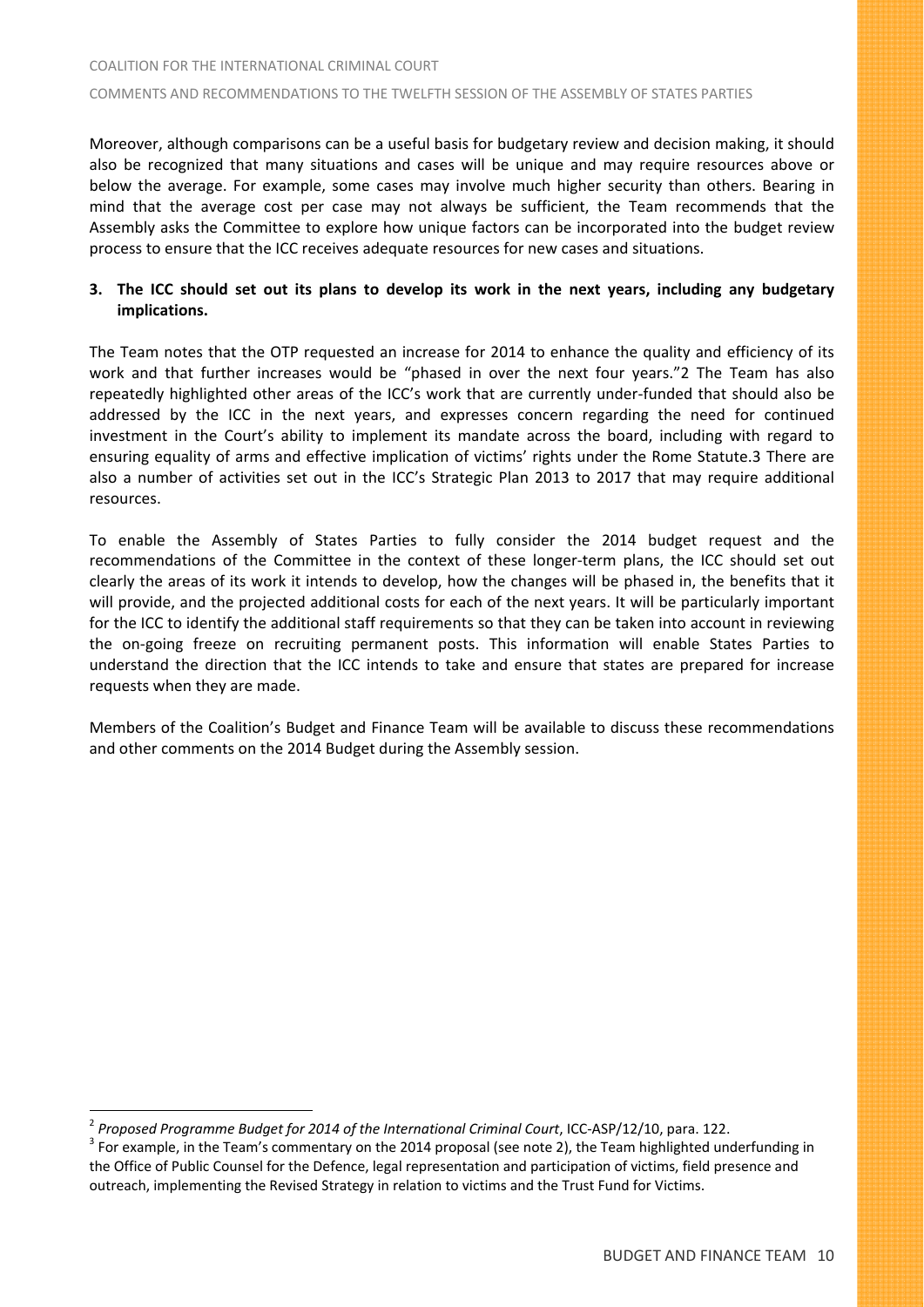

The Coalition's Team on Cooperation submits the following recommendations to the Assembly of States Parties at its 12<sup>th</sup> session. From the outset the Team notes the important achievements made this year in the Bureau's cooperation facilitation, including the continuing use by The Hague Working Group of external expertise to inform the Assembly's decision making, most notably during the one-day workshop on cooperation as well as progress made in other areas that will be addressed in 2014, specifically the *roadmap* on arrest strategies, which should also draw on external expertise. The Team also commends the efforts of the Cooperation Facilitator, the Netherlands and Estonia as well as participating African states in convening meetings on witness protection in Dakar and Arusha that were hugely important in expanding the cooperative role of States Parties beyond The Hague Working Group.

## **1. Comments to the Draft Resolution on Cooperation**

The Team welcomes adoption at the Assembly session of the stand‐alone resolution on cooperation. While the Team is of the view that the resolution as a whole is a positive step forward and builds on the gains of last year, it wishes to draw attention to the following specific paragraphs:

## 1.1 Discussions on non‐essential contacts should continue next year [OP6]

Where States Parties do not have the authority or capacity to execute an arrest, for example where the accused may be outside the territory of the State obliged to arrest or beyond the reach of its law enforcement agencies, any engagement or "*contact*" with persons who are the subject of an ICC arrest warrant should be avoided. The Team encourages the Assembly, regional organizations, and individual States Parties to adopt policies proscribing *non‐essential contacts* with such persons. Avoiding such contacts with a view to isolating the fugitive is essential to long‐term strategies of arrest by maintaining the authority of the court's arrest warrants and signalling that there can be no *business as usual* with ICC fugitives. Such contact also contravenes the spirit and purpose of the Rome Statute and sends the wrong message to victims and their families.

Nevertheless the Team is of the view that the draft operative language on contacts fails to set a clear policy on limiting contacts with such persons short of an arrest and is therefore inadequate to deal with the importance of the issue. The Assembly should continue to work toward putting in place adequate guidance, but if clearer language is not possible this year, then the matter should be taken up over the course of 2014 for further discussion.

## 1.2 The ASP should reaffirm the importance of signing APIC [OP8 & 9]

The Team notes that previous resolutions on cooperation have reaffirmed the importance of states and non‐States Parties signing Agreements on Privileges and Immunities with the ICC as a means to give effect to Article 48 in the Rome Statute, not least in light of the detention of ICC staff in Libya in 2012. The Team therefore believes that language reaffirming this from previous resolutions should be retained together with the instruction that domestic legislation be amended should it prove to be a barrier. Unfortunately, the bracketed language as it appears in the draft does not meet that standard and the Team therefore recommends its deletion.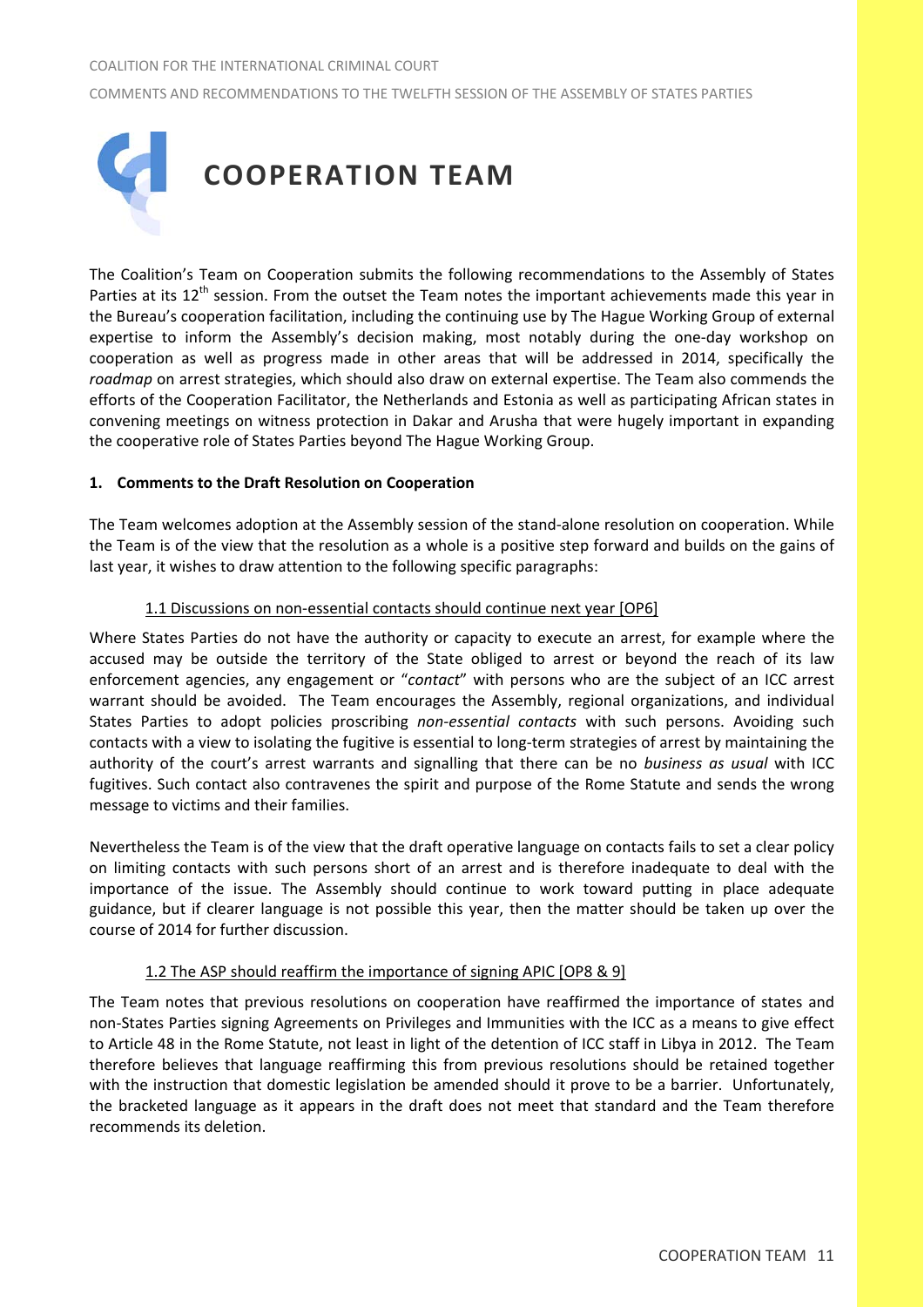## 1.3 The Team welcomes discussions on a prospective coordinating mechanism [OP17]

The Team welcomes the proposal that the Bureau report to the next ASP session on the feasibility of establishing a coordinating mechanism of national authorities dealing with cooperation. The Team has consistently raised the importance of discussions that *inter alia* draw on the expertise and experience of persons in capital and who are responsible for processing requests for cooperation. The Team, therefore, welcomes discussion in the coming year as to how such a mechanism could be established in order to contribute to the exchange of best practices and lessons learned and help enhance cooperation, for example, assistance to enable more states to enter into bilateral framework agreements.

The Team has also recommended previously that the Assembly establish a standing committee or working group on cooperation, to augment the capacity of the cooperation facilitation and provide additional, inter-sessional opportunities for focused, expert discussion. There have been positive developments in the past two years, for example, the convening of seminars on cooperation issues that have sought the expertise of experts and which have moved the Assembly toward a model in which cooperation is given the priority and sustained attention it requires. A prospective coordinating mechanism could further equip the Assembly with the tools it needs to address cooperation on an inter‐sessional basis. In assessing the establishment of a coordinating mechanism of national authorities, the Bureau should give consideration to the relationship between the mechanism and the current cooperation facilitation, and evaluate whether there still remains a need to establish, in addition, a standing committee or working group, to ensure the full range of court cooperation needs, whether in judicial assistance or in diplomatic and political support, can be addressed.

The Team would urge that discussions on a prospective mechanism also benefit from wider consultation with New York and capital and with a view to ensuring broad participation.

## 1.4 Follow‐up to Kampala pledges should be prioritized in 2014 [OP28]

The Team welcomes the suggestion that the Bureau follow-up on the pledges made at the Review Conference in Kampala. The pledges at the Review Conference were a unique exercise on the part of the ASP, but there has been little follow‐up to date to ensure the implementation of those pledges and to provide a clear framework for additional pledges. The Team further suggests that this follow‐up be done either directly by the Bureau or though a designated focal point that would also develop a framework for follow-up in the future and receiving new pledges.

## **2. Discussions at the ASP should lead to greater Victim and Witness Protection**

The efforts of the Cooperation Facilitator in convening forums in Dakar and Arusha, were an important contribution to encouraging states in the Africa region toward signing relocation agreements. This is nevertheless an obligation that should be shared by all states and while the need may presently be to protect witnesses by relocating them in the region where the ICC is currently investigating – the ICC's attention may very well turn to other regions in the future, conversely relocation in the region may not always be a viable option. It is therefore, imperative that the ICC cast its net as wide as possible in identifying states willing to relocate witnesses.

The Team considers the focus on witness protection and relocation in the plenary session as timely and hugely important – not least in light of the alleged interference with witnesses that has been claimed in the Kenya cases. As well as an opportunity to increase understanding of the Court's challenges, the Team hopes that the plenary discussion will be goal orientated. The Team encourages states to come prepared to actively participate in the session, and, where possible, to also commit to concluding agreements with the Court in this area. It would also be appropriate in the plenary discussion for states to reflect on strengthening domestic capacity to protect witnesses and victims, which could benefit the ICC's protection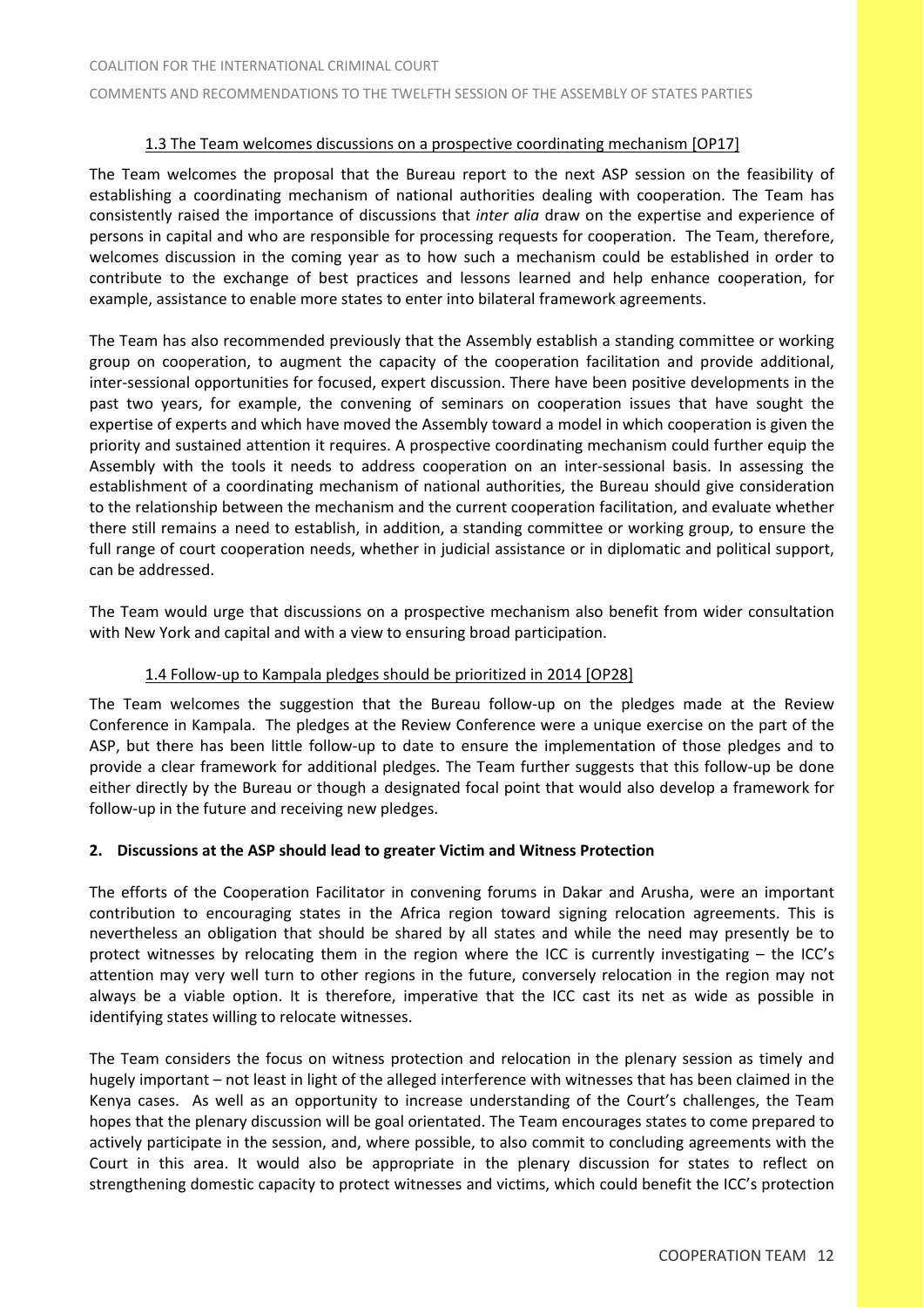needs, but also benefit national efforts to prosecute such crimes under the principle of complementarity, providing a connection to the Bureau's complementarity facilitation. In this respect the discussion should also address how the Court can strengthen its own practice and whether other approaches beyond relocation agreements are needed to ensure the Court has adequate systems for the protection and support of victims and witnesses as per the Rome Statute.

## **3. States should conclude bilateral framework agreements or address obstacles to doing so**

It is the obligation of all States Parties to give effect to the rights of accused persons contained in the Rome Statute and bilateral framework agreements - which previous ASP resolutions have rightly promoted the conclusion of - are a crucial tool to give effect to the right of interim release and relocation following acquittal. There is however a regrettable absence of both agreements and while the Court has only recently circulated a model agreement for the relocation of acquitted persons, a model agreement for interim release has been in circulation since May 2011. While one state has shown an interest in concluding an interim release agreement according to the Court's report on cooperation, it is unclear why no state has yet signed such an agreement.<sup>4</sup> The Team would therefore strongly urge states to consider and sign such agreements or address obstacles to doing so.

## **4. The ASP'S non‐cooperation procedures should be kept under review**

The Team takes note that in 2013, due to non-cooperation by an ICC State Party, ICC Judges once again issued a decision referring an instance of non‐cooperation to the Assembly and Security Council that related specifically to the failure to arrest, but issued several other decisions that related to potential visits or actual visits of fugitives.<sup>5</sup> The Team further notes the efforts of the ASP President who has not only condemned such incidents where they have occurred, but also called attention to the possibility of such incidents taking place and the opportunities for States Parties to work together to avoid non‐cooperation (as per the Assembly's non‐cooperation procedures). While the team welcomes the proposed Road Map on Arrest Strategies – necessarily leading to further instances of non‐cooperation ‐ it is also important that the Assembly address the effectiveness of its non‐cooperation procedures and keep them under review. The Team also reiterates its dismay that the UN Security Council has failed to respond to these instances of non‐cooperation that relate to its referred situations. Given that the next session of the Assembly will take place in New York, it may be appropriate to consider whether special attention to the relationship between the ICC and the UN, including the Security Council and its referrals as well as the role of States Parties who hold permanent or rotational membership on the Council, could be a feature of discussions.

<sup>4</sup> <sup>4</sup> http://www.icc-cpi.int/iccdocs/asp\_docs/ASP12/ICC-ASP-12-35-ENG.pdf, para 39 5 See http://icc-cpi.int/iccdocs/doc/doc1573530.pdf; also *inter alia* 

http://icc-cpi.int/iccdocs/doc/doc1640857.pdf; http://icc-cpi.int/iccdocs/doc/doc1646291.pdf; and http://icccpi.int/iccdocs/doc/doc1645811.pdf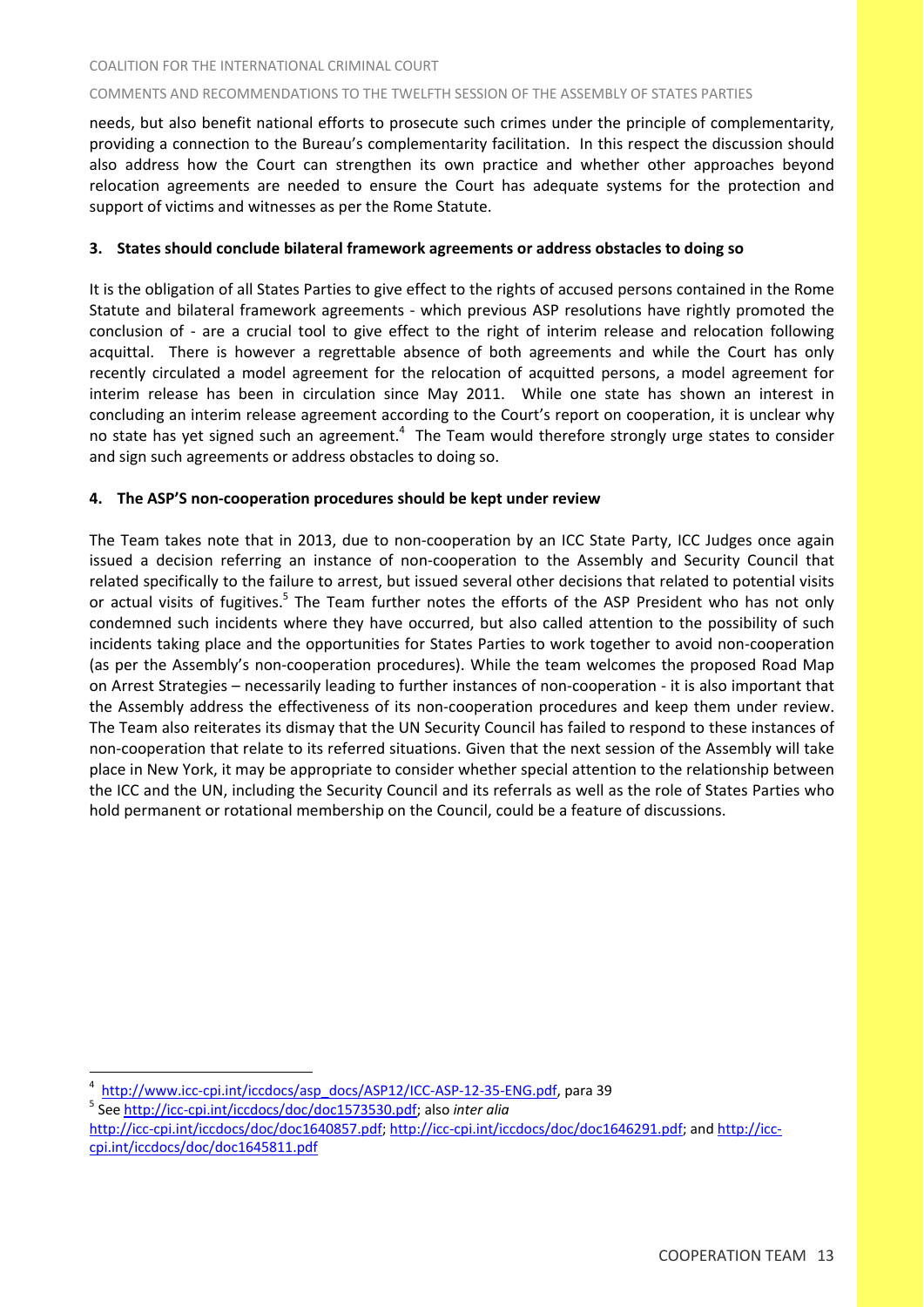COMMENTS AND RECOMMENDATIONS TO THE TWELFTH SESSION OF THE ASSEMBLY OF STATES PARTIES



The Coalition's Team on Elections submits the following recommendations to the Assembly of States Parties, which will see the election of a Judge nominated by the Group of Latin American and Caribbean States and six members of the Committee on Budget and Finance.

## **Judicial elections**

The Team has consistently called on States Parties to uphold the tenets of a fair, transparent and merit‐ based nomination and elections process. Any guidance or advice that States Parties can utilise that would assist in electing the most qualified and experienced judges should be given due attention.

Ahead of the upcoming elections, States Parties have the benefit of independently‐compiled data in which to make an informed decision on the most appropriate candidate. In advance of the  $12<sup>th</sup>$  session, the Coalition had circulated its questionnaire on the motivation and qualifications of judicial nominees, which the two nominees have graciously responded to and which complement the first-ever report of the ASP's own Advisory Committee on Nominations (ACN). The CICC's questionnaires aim to further elucidate nominees' motivation and skill sets so that a more informed evaluation may take place.

Following the example set by the Coalition‐established Independent Panel on ICC Judicial Elections, the ACN was established pursuant to Article 36(4)(c). In providing meaningful and much‐needed substantive expert advice, the ACN represents an important contribution to the ASP's management oversight functions.

In this respect and in addition to the responses to the Coalition's questionnaires, the Team welcomes the first ever-report of the ACN and its candid assessment of the nominees. The Team would strongly urge States Parties to consider the responses to the Coalition questionnaire and the report of the ACN.

Nevertheless the Team is dismayed that while there were no gender minimum voting requirements for this election, States Parties failed to nominate any female candidates. While designed to help ensure a fair representation of female and male judges of the Court, the minimum voting requirement with regards to gender should not become a limiting factor on women's participation at the highest levels of the ICC.

Given that the next judicial elections at the thirteenth meeting of the Assembly in 2014 will see a significant turnover of judges with six seats to be filled, it is important that States Parties start thinking ahead of time how they might identify the most qualified candidates. The CICC hopes that States Parties will endeavour to ensure a transparent national nomination process takes place ahead of the Assembly nomination process, which opens in the summer of 2014.

#### **Committee on Budget and Finance**

The Team notes that with six seats on the Committee on Budget and Finance (CBF) up for election at the  $12<sup>th</sup>$  session, the nomination process managed to attract seven candidates, five of which are presently serving on the CBF. Only two of those nominated were female. ASP elections in the past, particularly insofar as the CBF is concerned, have been characterised by a process whereby States Parties identify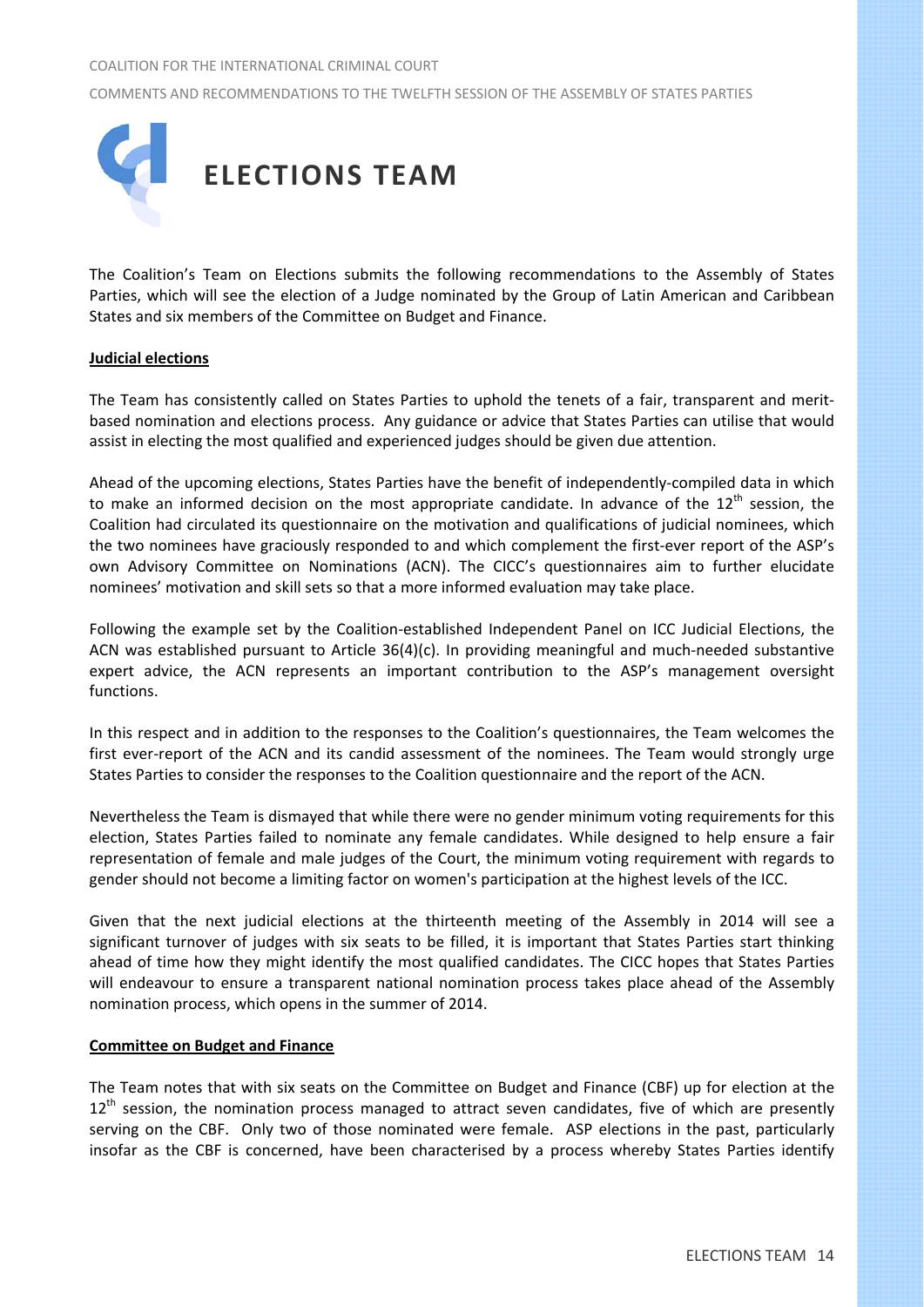candidates through regional consensus and the number of candidates corresponding to the number of vacancies.

While seven candidates have been identified for six seats on the CBF, only two are competing for a single seat (Africa), the others are all nominated within their regional grouping, guaranteeing appointment. This effectively means there will be no election for the Eastern Europe and WEOG seats.

While the ASP resolutions governing the elections of the CBF encourage consensus candidates, 'clean slate elections' mean that the process is less competitive, some officials are guaranteed re‐election and other States Parties are discouraged from fielding their own candidates. States Parties are encouraged to ensure that all elections are competitive, open and fair. Avoiding clean slate elections would also allow for fresh insight and expertise to be utilised for the good of the Court, and may help remedy the gender imbalance where it might exist.

Indeed, the practice of identifying single or consensus candidates can lend itself to candidates being identified on political grounds as opposed to qualification. The ASP as a governing body would benefit from having more choice of highly qualified candidates in all its elections.

With this in mind, the Team takes note of the Facilitator's discussion paper annexed to the Draft Report to the Bureau on the Review of the Procedure for the Nomination and Election of Judges, which addresses proposed changes in approach to clean slate elections and increasing choice in the election of judges.<sup>6</sup> While the proposals contained in the discussion paper apply only to judicial elections, the Assembly should consider how to avoid clean slate elections and increase choice in the election of ASP and other officials in future elections. The Team would strongly urge the Assembly to address this in advance of elections for six CBF members due to take place at the thirteenth Assembly session in 2014.

<sup>6</sup> Draft 8 November 2013.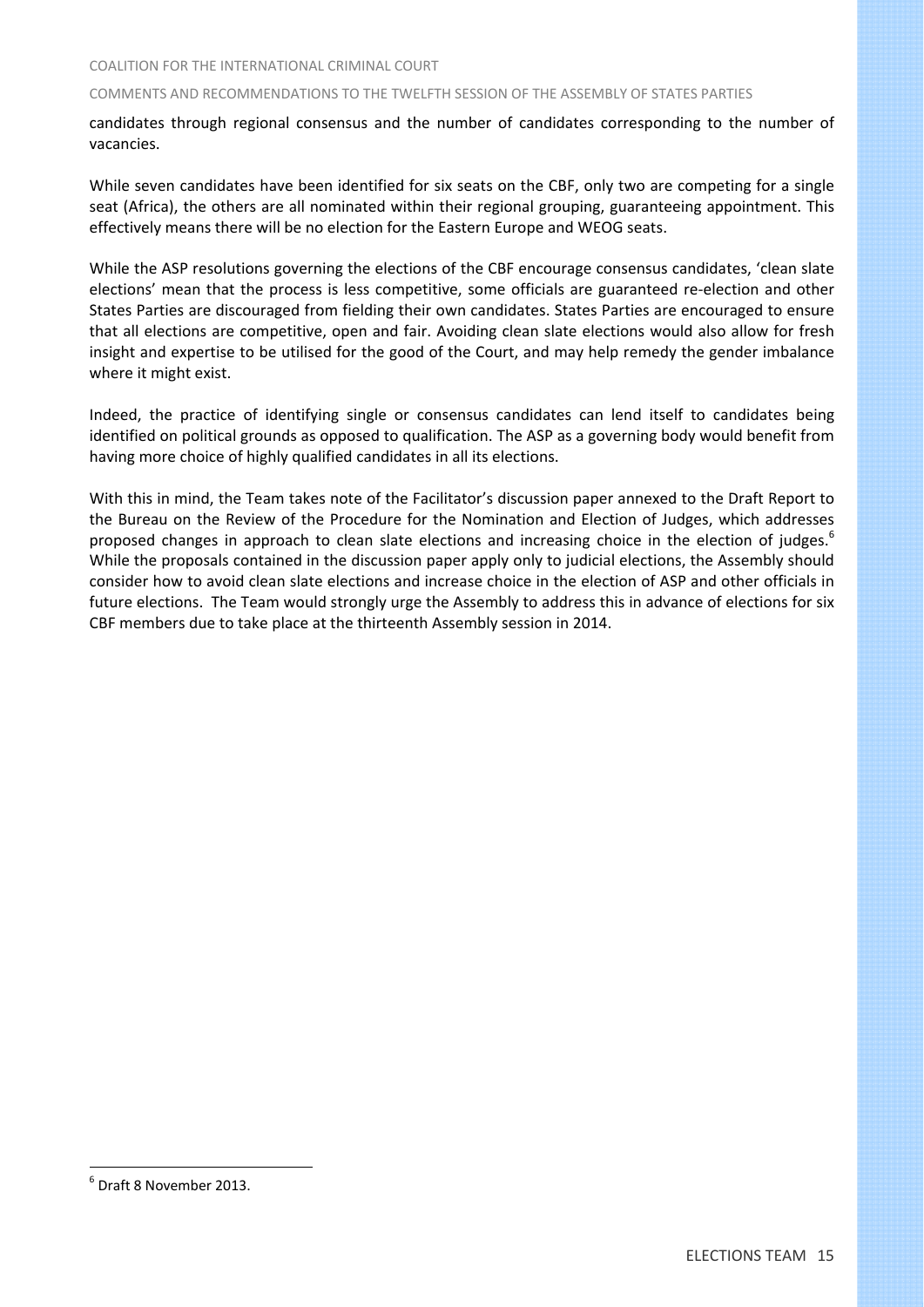

The Coalition's Team on the ASP Oversight submits the following recommendations to the Assembly of States Parties at its 12<sup>th</sup> session.

## **Independent Oversight Mechanism**

The Team welcomes the agreement reached in 2013 on the comprehensive operationalisation of the Independent Oversight Mechanism (IOM). The IOM is crucial instrument of the ASP to carry out its oversight mandate. The IOM will strengthen the ASP's credibility and effectiveness and will play an important role in enhancing the transparency and accountability of the Court, while ensuring both the judicial independence of the Court and the independence of the Office of the Prosecutor.

The Team urges the ASP to ensure that the Court implements the anti-retaliation and whistleblower protection policy as soon as possible, to shield those who report misconduct in good faith from retaliation.

## **Reform of the Working Methods of the Working Groups**

It is essential that the ASP continues to strengthen its oversight role to better contribute to the successful functioning of the Court. The evaluation and rationalization of the working methods of the subsidiary bodies of the Bureau that took place over the course of 2013 is a very important initiative in this regard. The Team welcomes the mapping out of areas for improvement in the working methods of the ASP such as the need to improve the intersessional workload, the need to ameliorate the relationship and communication between the New York Working Group and The Hague Working Group, the lack of inter‐ sessional decision making possibilities, and the need for enhanced expertise to feed into ASP discussions. The Team calls on the ASP to renew the mandate for evaluating and rationalizing of the working methods of the subsidiary bodies of the Bureau for 2014.

The Team strongly encourages discussions in 2014 to be aimed at the *concrete* implementation of the many constructive recommendations set out by the *ad country* focal points in the Bureau Report. In addition, discussions in 2014 could consider the desirability of establishing additional standing bodies within the Assembly to enhance its working methods and, as discussed further below, expert advice.

#### Enhanced expertise

 $\overline{a}$ 

After ten years of operation, the challenges faced by the Court are becoming more technical. The Team is therefore particularly concerned with the need to enhance the institutional and technical expertise available to the ASP in its decision making process. Currently, the only two subsidiary bodies which report to the ASP composed of independent experts are the Committee on Budget and Finance and the Advisory Committee on Nominations. The lack of expert bodies leads to over-reliance on the CBF. The CBF is composed of experts "of recognized standing and experience in financial matters at the international level<sup>"7</sup> but is asked to pronounce on issues beyond its specialized expertise and mandate. While the Team welcomes reference in the report on the Bureau's working methods to the possibility of making use in its facilitations of experts or groups of experts, the Team submits that there is scope to consider in more detail the establishment of other expert standing, subsidiary bodies. This would assist the ASP in its oversight by understanding the root causes – and not just through a budgetary lens ‐ of obstacles to the fulfillment of the Court's mandate such as failures to execute judicial decisions or ensure effective legal representation.

 $7$  ICC-ASP/1/Res.4, Establishment of the Committee on Budget and Finance, para. 2.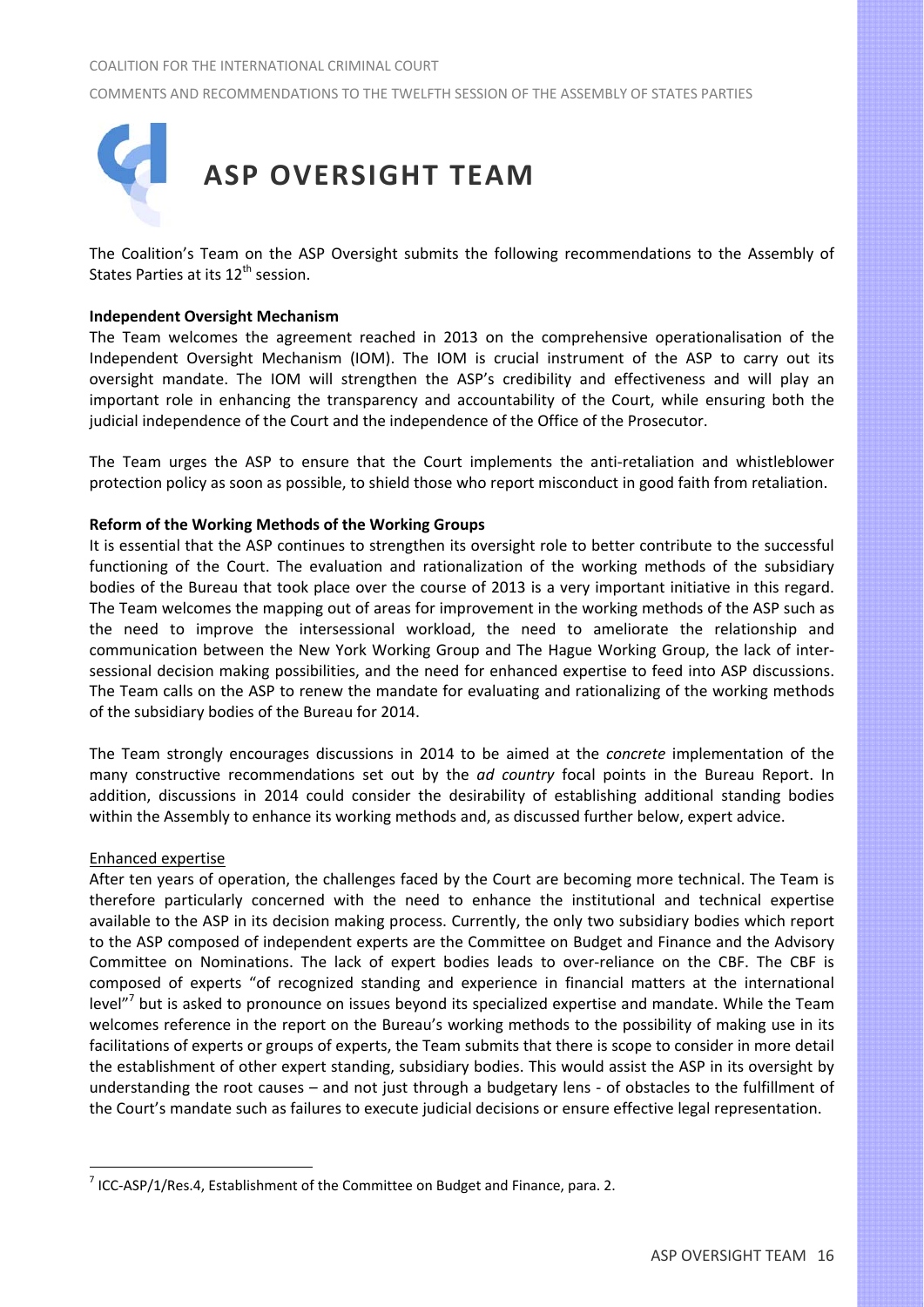The Team suggests a prioritized review in 2014 of ASP working methods to enhance the best availability and use of technical expertise.

## **Transparency**

 $\overline{a}$ 

The Team welcomes that the Study Group on Governance placed the dialogue with Court officials at the centre of its discussions and welcomes the ongoing consultations with civil society organisations and other stakeholders. The Team believes that broad consultation leads to enhanced transparency, key to the credibility of the work of the ASP in providing oversight to the Court and to build trust between the Court and the ASP. However, the Team has noted a worrying trend in the broader inter‐sessional work of the ASP as an increasing number of facilitations and informal discussions are being closed to stakeholders such as the Court and civil society.

The Team invites the ASP to reform its procedures and adopt a general principle on transparency in light of international law and standards, according to which transparency should be the norm rather than the exception in its inter-sessional work. Exceptions should be duly justified, pursue a legitimate purpose and be the only available mechanism to ensure that purpose. Exceptions cannot comprise mere convenience.

## **The Study Group on Governance**

The Team considers that the Study Group on Governance is an important forum for discussing ways to strengthen the institutional framework and efficiency of the Rome Statute system. The Team notes in particular that the Study Group has consistently and successfully sought to enhance the dialogue between the ASP and the Court.

## Cluster I: Expediting the judicial process

The Team welcomes the consolidated process established by the Study Group to engage in a structured dialogue between all stakeholders within the Rome Statute system on proposals aimed at expediting the criminal process of the Court. The Team notes the amendment proposal put to the ASP to amend Rule 100 and to amend Rule 68. On Rule 68 on 'prior recorded testimony', the Team wishes to offer the following observations.

The Team feels that the reference to 'participants' in the amendment proposal to Rule 68.1 by the WGLL should have been retained. The use of the term 'parties' instead of 'participants' is a missed opportunity to give the appropriate status to victims and to further enhance the efficiency of the proceedings. The inclusion of 'parties' only may render the proceedings more complex and thus defeating the purpose of this cluster.<sup>8</sup>

Although the rights of the accused are referenced in the proposed amendment to Rule 68.1, if it is adopted, the Team urges the Assembly to monitor the implementation of the amendment to ensure that it will not negatively affected those rights in practice.

 ${}^{8}$ As raised during this year's discussions on the issue in The Study Group on Governance, leaving it to each judge/Chamber's discretion will entail a lengthy process, whereby Legal Representatives for Victims will need to request leave to file observations, parties will then reply to such an application and, following a positive decision, the actual submission will be filed, here as well subject to replies by the Parties. The Team wishes to point out that at the moment a similar situation is being applied in relation to victims' ability to participate in interlocutory appeals where such participation has to be decided on a case by case basis. In practice almost all applications to participate in such appeals have been granted and some, including Judges themselves in separate opinions, have stressed that an automatic right to participate would streamline the process and render it more efficient.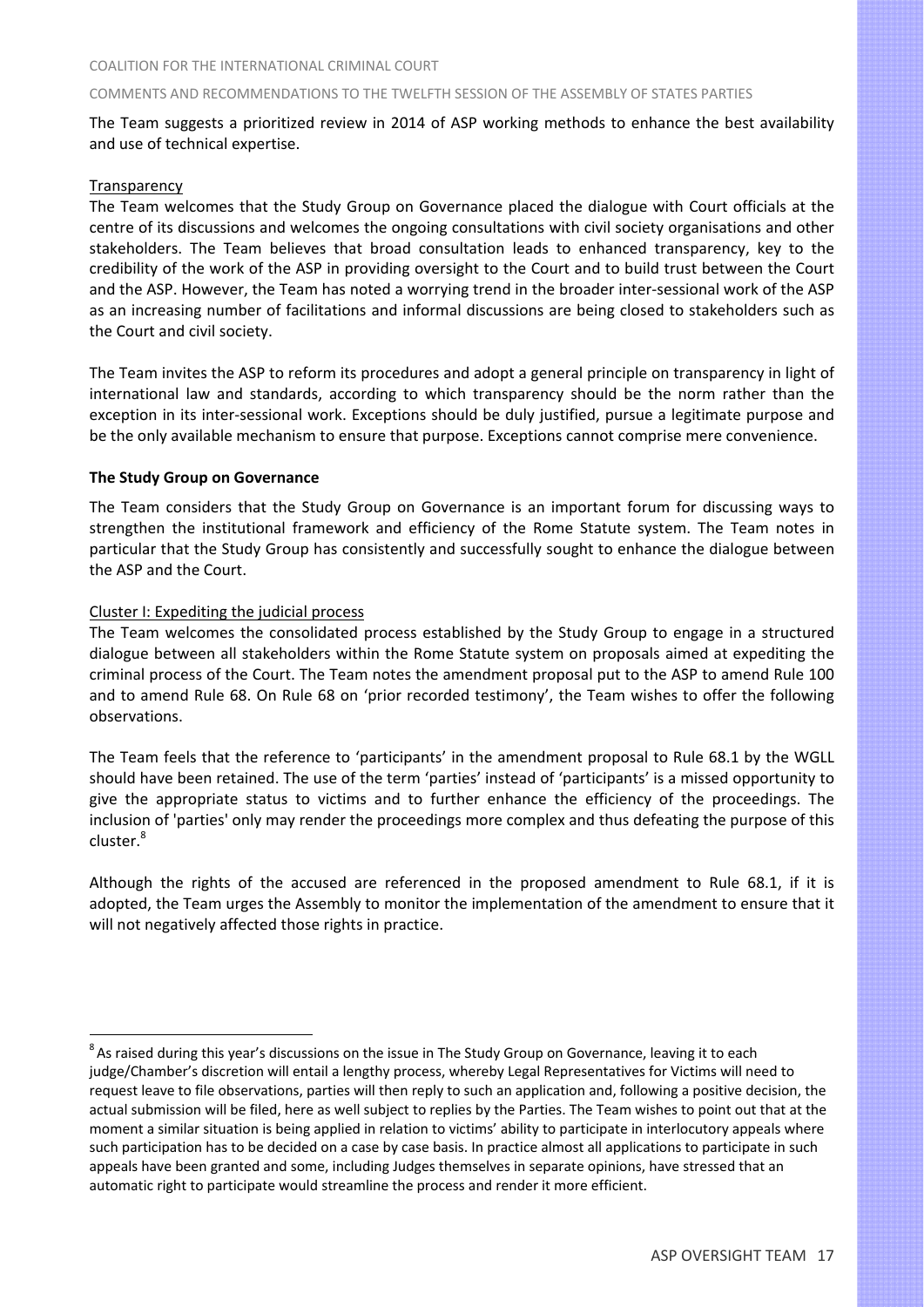#### COMMENTS AND RECOMMENDATIONS TO THE TWELFTH SESSION OF THE ASSEMBLY OF STATES PARTIES

#### Cluster II: Enhancing the transparency and predictability of the budgetary process

The Team notes the efforts by the Study Group of Governance to enhance the transparency and predictability of the budgetary process and welcomes the constructive recommendations by the focal point for Cluster 2. A more transparent and stable budgetary process promises to lead to a better recognition in the ASP of the Court's mandate and consequential resource needs. In this regard, the Team urges the ASP to request more transparency in the work of the CBF, in particular, the publicity of reports from the Court that do not refer to the security of individuals, the judicial strategies of the parties, confidential information from international organizations or information from State Parties that would be protected under their national legislation.

The Team notes that in the last year, the Study Group on Governance has committed to improve communication between States Parties and the Committee on Budget and Finance. This led to draft resolution language being proposed to the ASP at its  $12<sup>th</sup>$  session encouraging the organization of informal briefing sessions at the beginning of the regular biannual Committee‐sessions in The Hague. The Team believes this is important to ensure that states understand the work of the Committee and its recommendations. However, safeguards for transparency remain a concern. Any communication between states and the CBF should reflect the independent nature of the CBF's evaluations and recommendations. In the Team's view, closed and non‐transparent meetings with only a limited number of States Parties who are represented in The Hague in advance of the Committee's sessions risks undermining the perception of the Committee's independence.

The Team urges the CBF to ensure that all meetings with states are open to observers and, at the very least, formal reports of the meetings should be made public.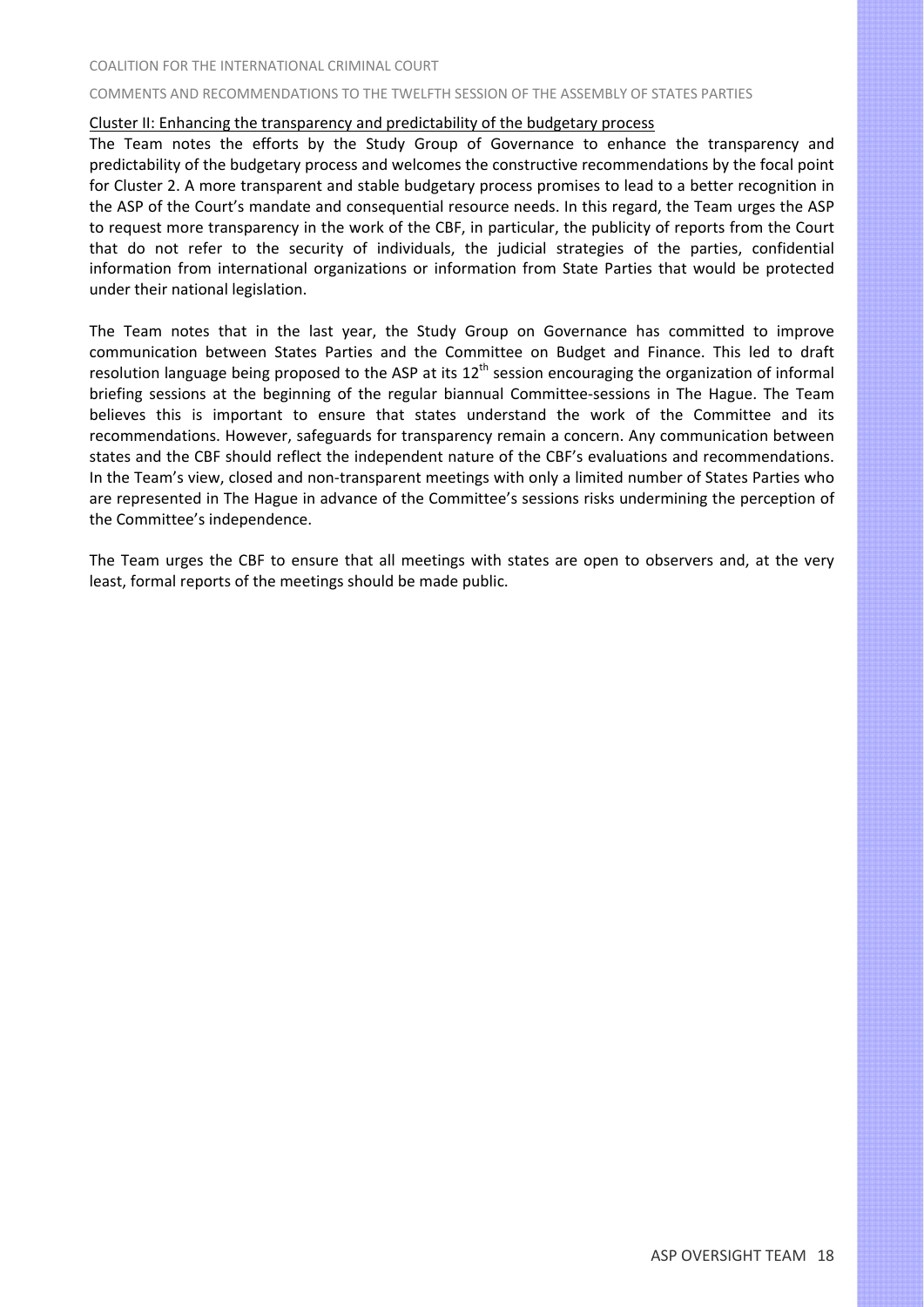

The Coalition's Team on the Trust Fund for Victims submits the following recommendations to the Assembly of States Parties at its  $12^{th}$  session.

Voluntary contributions to the Trust Fund for Victims (TFV) remain insufficient for the TFV to effectively fulfill its mandates. In that respect, the Team welcomes the ASP's call upon states, international and intergovernmental organizations, individuals, corporations and other entities to contribute voluntarily to the TFV in the ASP 12 draft resolution on 'victims and affected communities and the Trust Fund for Victims, including reparations and intermediaries'.

Cognizant of the financial limitations of states in these difficult economic times, the Team calls on states to contribute to the Fund in accordance with their financial abilities, and in a regular manner. States should not be deterred from contributing by an inability to make a large contribution. Indeed, regular contributions by more states, regardless of the amount, would improve the financial sustainability of the Fund's programs by supplying it with a broader and more consistent base of financial support.

The Team calls on States Parties to follow up on the recent international political acknowledgements of the TFV including the adoption of a G8 Ministerial Declaration in March 2013 that singled out the TFV as an initiative meriting support by the international community for addressing the harm resulting from sexualized violence in conflict, echoed by the UN Security Council Resolution 2106 on Women, Peace and Security adopted in June 2013.

The ability of the Trust Fund to deliver on its reparation mandate is under very close scrutiny following role outlined for it in the decision of the Trial Chamber on reparation principles in the Lubanga case, which is the subject of appeals. The Trust Fund therefore needs to the full support of States and of the Court, in particular the Registry, to be able to successfully implement reparation.<sup>9</sup> It also need additional resources to expand its projects of assistance – currently focused in DRC and Uganda<sup>10</sup> - into other situations under investigation by the Court. In this regard, the Team stresses the imperative need to ensure the TFV has adequate financial and administrative capacity for fundraising activities. It will also be essential for the successful implementation of potential future reparation that the Trust Fund further develops its public information and outreach capacity.

The Team remains concerned that the Fund is reliant on the Registry's resources for its public information and outreach efforts. A particular concern to the Team is that the Fund's website remains available only in English. This makes non‐English speakers dependent on the limited outreach and public information activities to receive information on the Fund, instead of being able to access the information easily and autonomously. However, all victims and affected communities have a legitimate interest in understanding the mandate of the Fund, how to access it and its limitations. The lack of easily available basic information to those with internet access in a language that they understand has the potential to exacerbate unrealistic expectations and create tensions on the ground.

<sup>&</sup>lt;sup>9</sup> Pending Appeals Chambers decisions on the conviction of Thomas Lubanga and on the Reparations decision in the

same case, respectively.<br><sup>10</sup> Proiect have also been developed in CAR, however they have been suspended due to the security situation.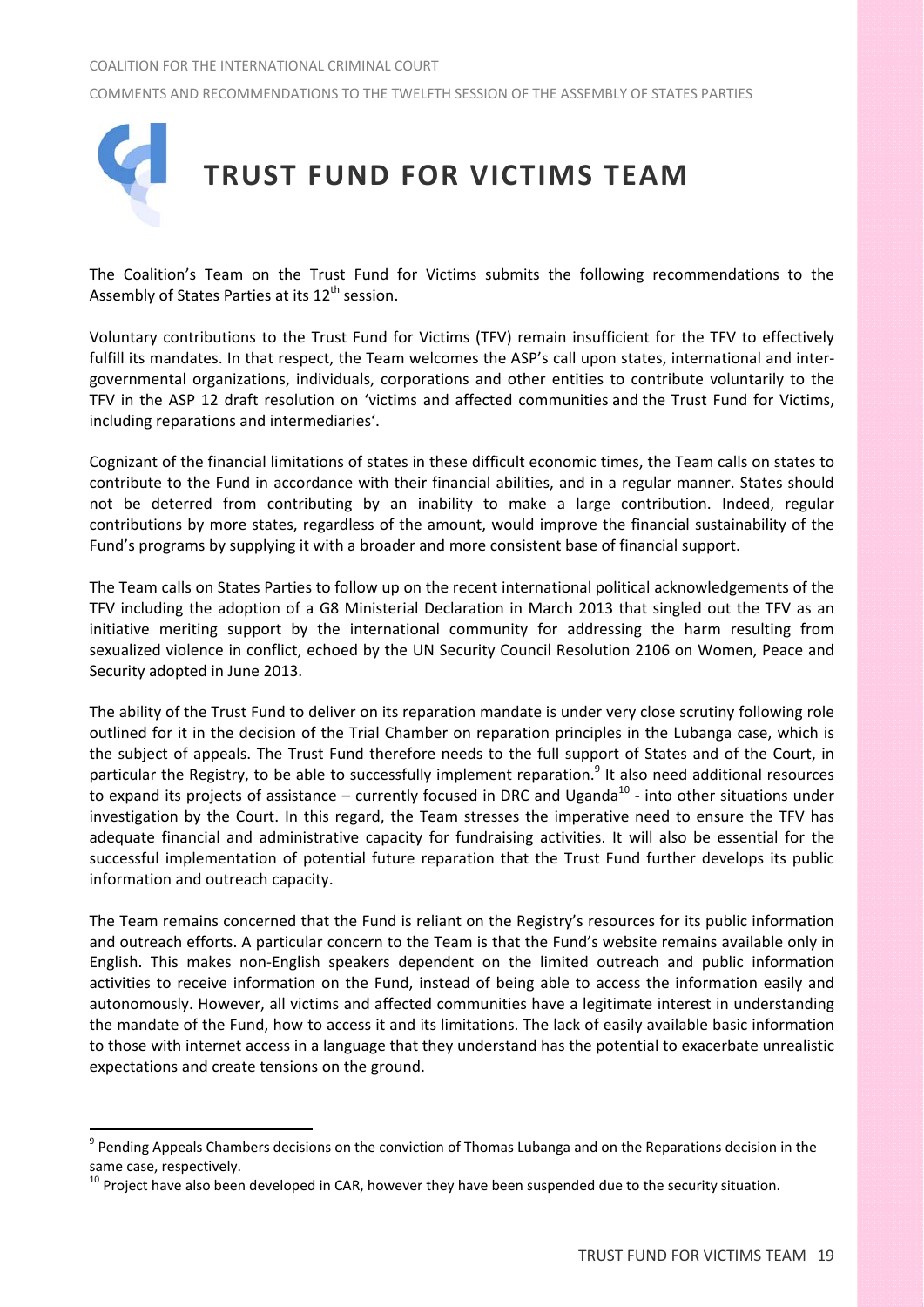The Team recommends that, in developing its 2014‐2017 Strategic Plan, the Trust Fund for Victims includes the following priorities:

- 1. the Trust Fund for Victims should develop further its public information and outreach capacity, including a French version, among other relevant languages, of its website; and,
- 2. the Trust Fund for Victims should develop further its fundraising capacity.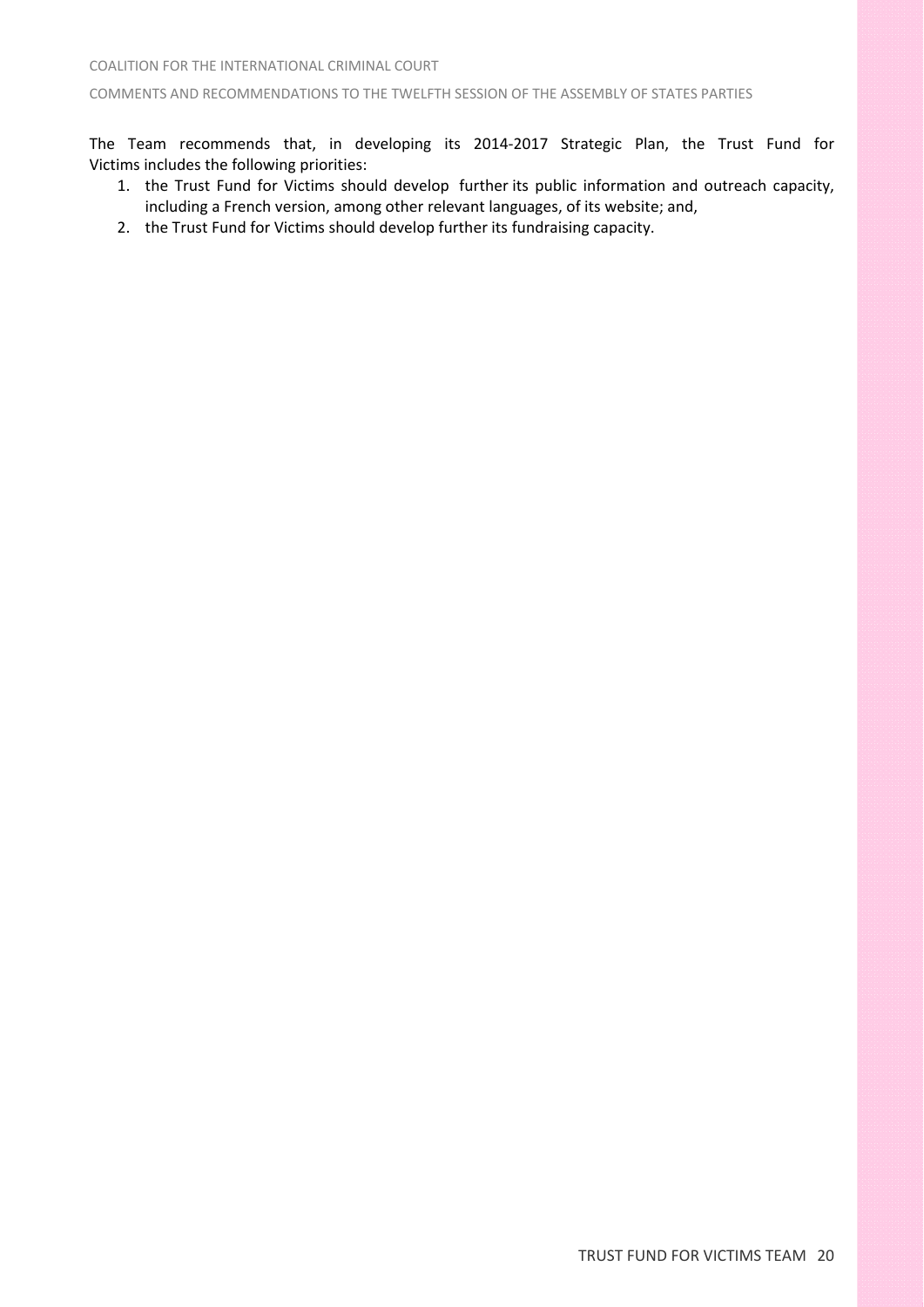

The Coalition's Team on Gender Justice submits the following recommendations to the Assembly of States Parties at its 12<sup>th</sup> session.

## **Complementarity**

In a great number of situations where the Court exercises or could exercise its jurisdiction, the lack of relevant or comprehensive legislation can lead to unwillingness or inability to genuinely prosecute sexual and gender‐based crimes. The implementation of the Rome Statute should provide the opportunity for increased protection of the rights of victims of sexual and gender‐based violence, enhancing their access to justice and all forms of reparation (including restitution, rehabilitation, compensation, satisfaction and guarantees of non‐repetition).

Incorporating a gender perspective in processes and mechanisms of domestic justice is, moreover, essential to ensuring gender justice. Such an approach includes ensuring both equal access to justice for women and men and removing obstacles to the investigation and prosecution of gender-based crimes, particular by defining crimes in line with the Rome Statute and international standards.

Recommendations to the Assembly of States Parties

- The ASP should promote the adoption of legislation establishing effective mechanisms and legal provisions for the investigation and prosecution of sexual and gender‐based crimes at the national level, including defining crimes in line with international standards and strengthening domestic criminal justice systems to ensure functional and effective justice processes and equal access to justice for women and men.
- The ASP should promote the adoption of legislation on the rights of victims and witnesses, especially to protection, support, participation, information and reparation that includes a gender‐sensitive approach.
- The ASP should encourage States Parties to address the barriers that victims of SGBV face in accessing justice at the domestic level and engage in initiatives aimed at reinforcing States' capacity to investigate and prosecute these crimes.
- The ASP should encourage States to ensure that judgments for gender based crimes rendered at the domestic level are enforced, in particular when reparations are ordered.

#### **Victim Participation**

 $\overline{a}$ 

Equitable gender representation among victims participating in proceedings is essential to ensure gender justice. The Team is concerned that collective approaches to participation may prevent the particular views of victims of sexual and gender‐based violence, disproportionately women and girls, from being heard. Collective applications may not be appropriate for these victims who are often already marginalized and stigmatized.<sup>11</sup> The Court therefore needs to ensure that those victims will not be further excluded. The

<sup>11</sup> This position was stressed by OPCV in the *Gbagbo case,* Requests to appear before the Chamber pursuant to Regulation 81(4)(b) of Regulations of the Court on the specific issue of victims' application t process, (ICC-02/11-01/11‐40), Pre‐Trial Chamber II, 14, Feb. 2012, http://www.icc‐cpi.int/iccdocs/doc/doc1331914.pdf; Second Request to appear before the Chamber pursuant to Regulation 81(4)(b) of the Regulations of the Court on issues related to the victims' application process (ICC-02/11-01/11- 51), Pre-Trial Chamber I, 8 March 2012, http://www.icc-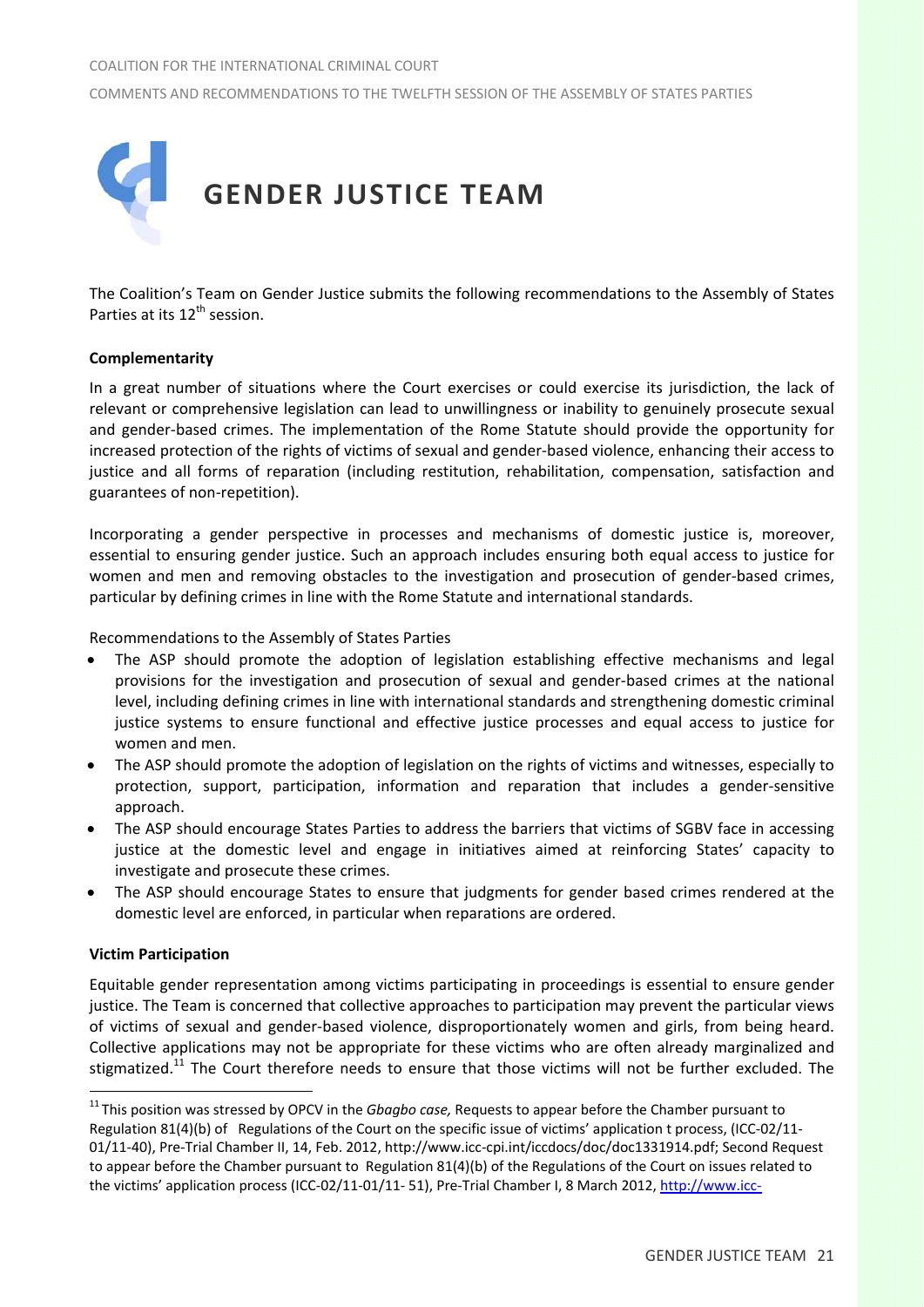application scheme must guarantee access to participation to all victims of all crimes and must contribute to achieving equitable gender representation among victims participating in the proceedings.

Recommendations to the Assembly of States Parties

- The ASP should encourage equitable gender representation among victims' participation, for example through supporting gender‐specific outreach to women and girls.
- The ASP should grant the Court the financial means requested to process the growing number of victims' applicants in a fair and effective manner.
- The ASP should also enable the Victim Participation and Representation Section (VPRS) to collect disaggregated data on applicants seeking to be formally recognized as victims by the Court. Currently, there are significant gaps in the data and profile of applicants seeking to be recognised formally as victims. The percentage of applicants whose gender is registered as 'unknown' continues to be high. Identifying trends in the number of victims applying to participate in Court proceedings is critical in order to understand any barriers faced by certain groups of victims and to ensure resources and activities are targeted efficiently and as needed towards underrepresented groups. Indicators on the implementation of the different policies and strategies of the Court should be gender‐sensitive.

Recommendation to the Court

The Court should develop a gender-sensitive approach to the victim application process, in particular taking into account the special needs of victims of gender‐based crimes as required by article 68(1) of the Rome Statute and the challenges victims of gender based crimes face in seeking to access the application process.

## **Victim and Witness Protection**

The Team notes that without a robust system in place to ensure the protection of victims and witnesses, few would agree to engage with the Court, whether as witnesses, participants or in any other category. While the continued existence of conflicts in many situation countries complicates the process of putting in place protection measures, this, however, does not lessen the legal or moral obligation to ensure adequate and effective protection.

Recommendations to the Assembly of States Parties

- The ASP should significantly increase the resources available to both the Victims and Witnesses Unit (VWU) and the VPRS of the Registry to allow them to efficiently carry out their tasks and duties towards victims, including towards victims of gender‐based crimes.
- The ASP should welcome the Guidelines on Intermediaries and ensure that their implementation is funded to the appropriate level to allow, as required, capacity building activities aimed at reinforcing intermediaries' ability to work/assist victims of SGBV and to ensure the protection of the victims they work with.

Recommendations to the Court

 $\overline{a}$ 

- Ensure that protection and support measures are sensitive to the particular circumstances of women in conflict situations and are implemented in consultation with those to be protected or supported. Ensure also that women and girls who are recognized as 'victims' by the Court benefit from protection procedures where required.
- States Parties should request the Court to outline its staffing needs in the area of gender expertise and victim assistance when considering in 2014 whether to maintain the freeze on recruitment of permanent posts.

cpi.int/iccdocs/doc/doc1367762.pdf; It was also reflected in the Registry report on the implementation of the semi collective approach in the *Gbagbo case*. Decision Requesting the Victims Participation and Reparations Section to Submit Observations, 26 April 2013, ICC‐01/04‐02/06, http://www.icc‐cpi.int/iccdocs/doc/doc1585388.pdf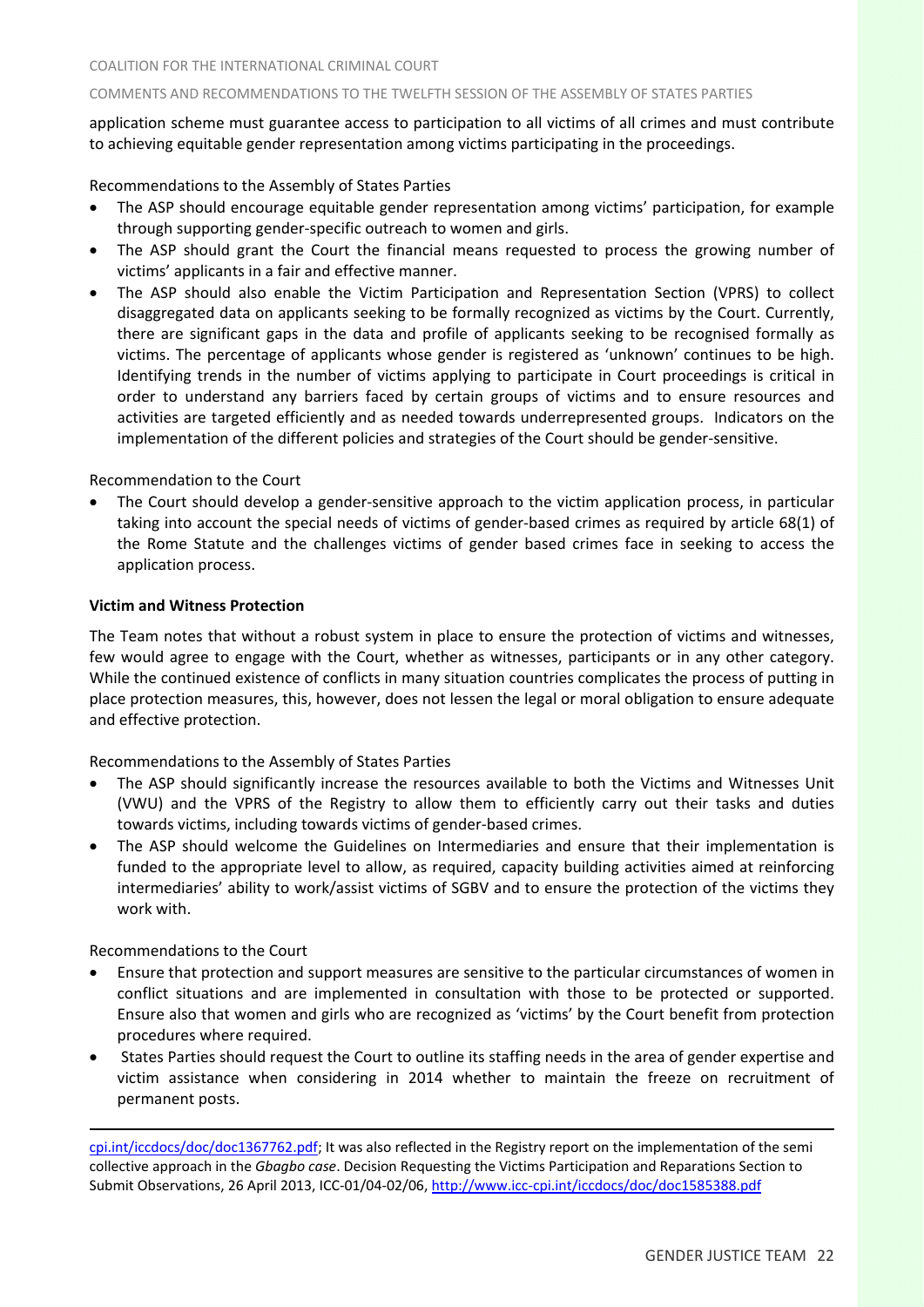## **OTP Gender Policy**

Ensuring that sexual and gender‐based crimes under the jurisdiction of the Court are fully investigated is essential to ensuring that justice is delivered to female and male victims of these crimes, who are often marginalized and stigmatized. This requires an adequate focus on this category of crimes in the policies of case selection and prioritization, as well as in relation to a number of other issues, including the manner in which such crimes are prosecuted. The Team welcomes the development of a gender policy by the OTP and the pledge that consultations with concerned stakeholders, including the States Parties, victims' organisations and civil society, will take place once a draft is ready.

Recommendations to the Assembly of States Parties

• The ASP should encourage the OTP to comprehensively address gender issues in all of its policies, including its prosecution policy, without infringing on the independence of the Prosecutor's functions with respect to prosecutorial decision‐making in relation to situations, cases and preliminary examinations.

Recommendations to the Office of the Prosecutor

• The OTP should continue to engage in meaningful consultations with all concerned stakeholders, including States Parties, victims and their representatives and civil society, concerning the scope and content of the proposed OTP gender policy.

The OTP should ensure that sufficient time is given for such consultation so that input from external stakeholders can be comprehensive and meaningful.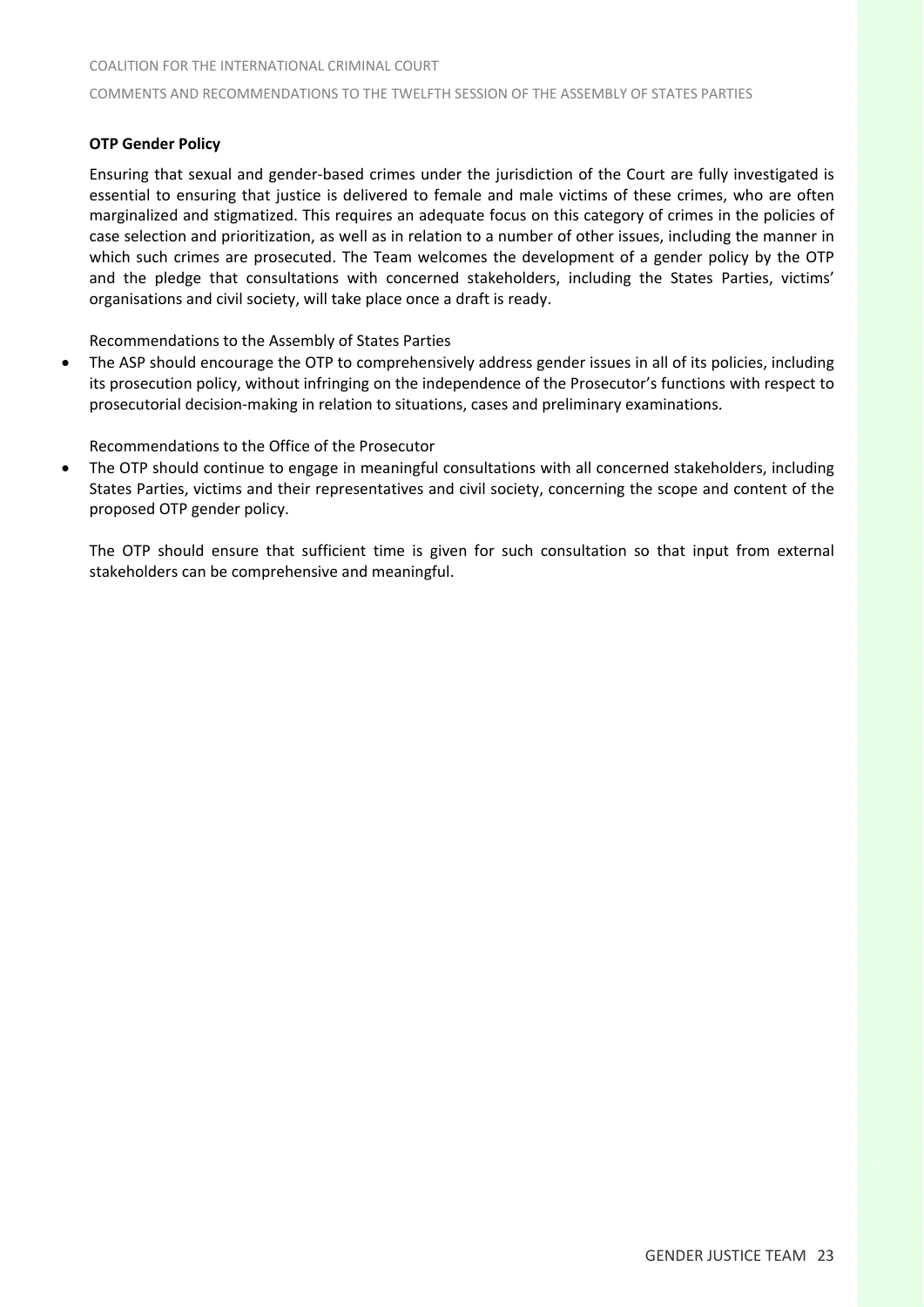COMMENTS AND RECOMMENDATIONS TO THE TWELFTH SESSION OF THE ASSEMBLY OF STATES PARTIES



The Coalition's Team on Communications outlines below comments relating to ICC public information and outreach<sup>12</sup> activities in 2013, and proposes several recommendations to the Assembly of States Parties at its 12<sup>th</sup> session.

The ASP and States Parties (including in this year's declaration by the Informal Ministerial Network on the ICC) have attached great importance to the Court's public information and outreach activities. These have strong mandates in ICC legal documents, and are critical to the successful implementation of a range of Court policies and strategies. Judges have also highlighted outreach as crucial to enabling victims to participate in the trial phase and the reparations phase of Court proceedings.

Meanwhile, lessons learned—including from the ad hoc tribunals—clearly demonstrate that early, Courtled communication is essential for the meaningful delivery of fair and credible justice as set out in the Rome Statute.<sup>13</sup> The Team welcomes efforts by the Court in the past year to strengthen its communication activities, particularly through greater coordination and increased ability to anticipate and respond to the need to communicate timely information about proceedings.

## **How can states continue to demonstrate their support for these crucial Court functions?**

- 1. In the General Debate, highlight public information and outreach as integral to the Court fulfilling its mandate to deliver meaningful justice.
- 2. In discussions relating to victims, highlight the role of public information and outreach in facilitating victims' rights as outlined in the 2012 Revised Victim's Strategy and in the victims' resolution to be adopted at the ASP.
- 3. Ensure that the 2014 budget allocation supports the need for outreach and public information activities of both the Registry and the Office of the Prosecutor (OTP), through the regular budget of the Court.
- 4. Highlight developments in Kenya and at the African Union as examples of the crucial need for the Court to be able to communicate effectively and directly with various audiences to counter misinformation campaigns and political manipulation of the facts.
- 5. Welcome and support the continued inclusion of references in the Omnibus Resolution on the importance of, as well as the need to improve, Court outreach and public information activities and the need for early outreach from the outset of the Court's involvement, including during the preliminary examination stage. Underline how early and direct ICC communication ensures a fair, effective, independent and efficient Court.

 $12$  External communications functions of the Court include: a) external relations; b) outreach; and c) public information. These are defined in the Court's Integrated Strategy for External Relations, Public Information and Outreach. This paper covers recommendations on outreach and public information.<br>
<sup>13</sup> Please refer to the Team's Comments and Recommendations to the 11<sup>th</sup> ASP for an overview of the importance of

the ICC's public information and communications activities @ http://bit.ly/16v8xw2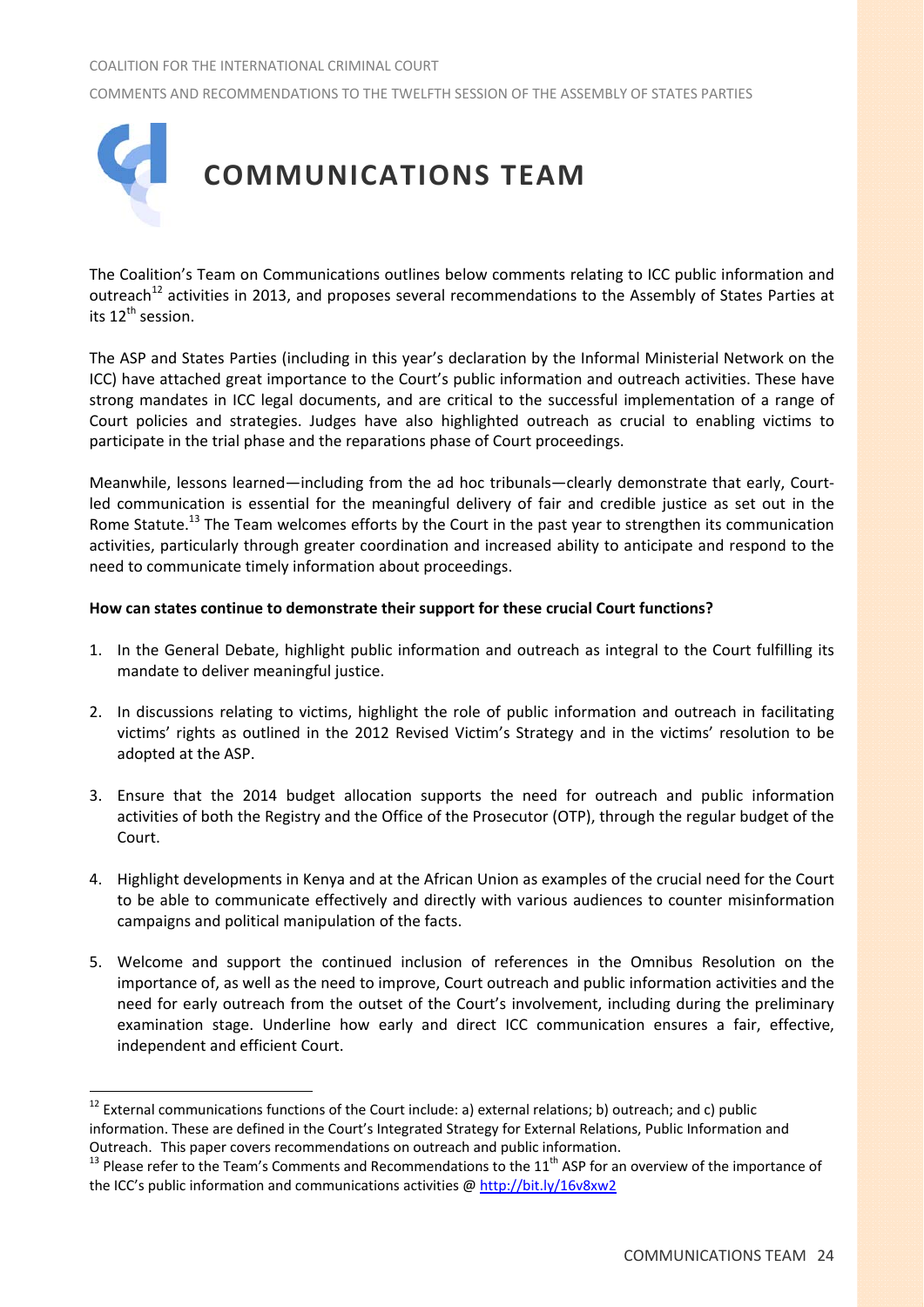- 6. Encourage the Court to outline clearly the resources needed to fulfill their request from the Assembly. At present, neither the Registry nor the OTP have sufficient resources to communicate in preliminary examinations or when a new situation is opened. The Public Information and Documentation Section (PIDS) continues to be forced to focus primarily on cases at trial phase, while rotating resources from situation to situation. Because of this, crucial opportunities to reinforce the positive impact of the Court and counter misinformation have been lost in situations such as Kenya, Mali and Cote D'Ivoire.
- 7. At the same time, encourage the Court to find creative means of addressing this information gap, including through greater coordination between the OTP and the Registry. The Team notes in particular the lack of outreach in the Libya situation where recent decisions in the Saif Gaddafi and the Abdullah Al‐Senussi cases have caused much confusion, particularly in Libya where there is a need for certainty and clarity.
- 8. Recognize the need for the Trust Fund for Victims (TFV) to reinforce its public information capacities, in both French and English. The TFV does not have its own outreach unit, relying mainly on PIDS and the Victims Participation and Reparations Section (VPRS) for its communication needs. State support is necessary to ensure outreach forms an integral part of Trust Fund's upcoming Strategic Plan for 2014‐ 2017.
- 9. Welcome and support efforts underway to update the Court's 2006 Strategic Plan on Outreach through lessons‐learned exercises conducted internally and with external partners, including civil society.
- 10. Welcome the inclusion of communications related objectives in the new OTP strategic plan (2012‐ 2015) as a means of ensuring "understanding and cooperation from all stakeholders, partners and the communities the OTP serves," as well as in reinforcing deterrence, improving the effectiveness of preliminary examinations and promoting complementarity.
- 11. Recall the obligation of the OTP to "disseminate information on its activities to, and respond to enquiries from States, international organizations, victims, non‐governmental organizations and the general public, with a particular focus on the communities affected by the work of the Office, as appropriate in coordination with the Registry" (R. 15, OTP Regulations<sup>14</sup>).
- 12. Welcome steps taken towards the development of a new ICC website, whose launch is expected in 2014, including ongoing consultations with various stakeholders, as well as wider efforts to improve online communications (such as daily videos summaries and thematic programs produced for the Ruto/Sang trial). Urge the Court to ensure these wider efforts form an integral part of a new Public Information Strategy (to update the 2011‐13 strategy).
- 13. Encourage Court organs and officials to continue to increase internal coordination and effectiveness of court‐wide messaging under the direction of the new Prosecutor and Registrar, and as appropriate the Presidency, codifying these efforts in updated communications strategies. In this respect, urge the Court to consider updating its Integrated Strategy for Outreach, Public Information and External Relations to reflect lessons‐learned and new strategic approaches.

 $14$  Regulations of the Office of the Prosecutor, 23 April 2009, http://www.icccpi.int/en\_menus/icc/legal%20texts%20and%20tools/official%20journal/Pages/regulations%20of%20the%20otp.aspx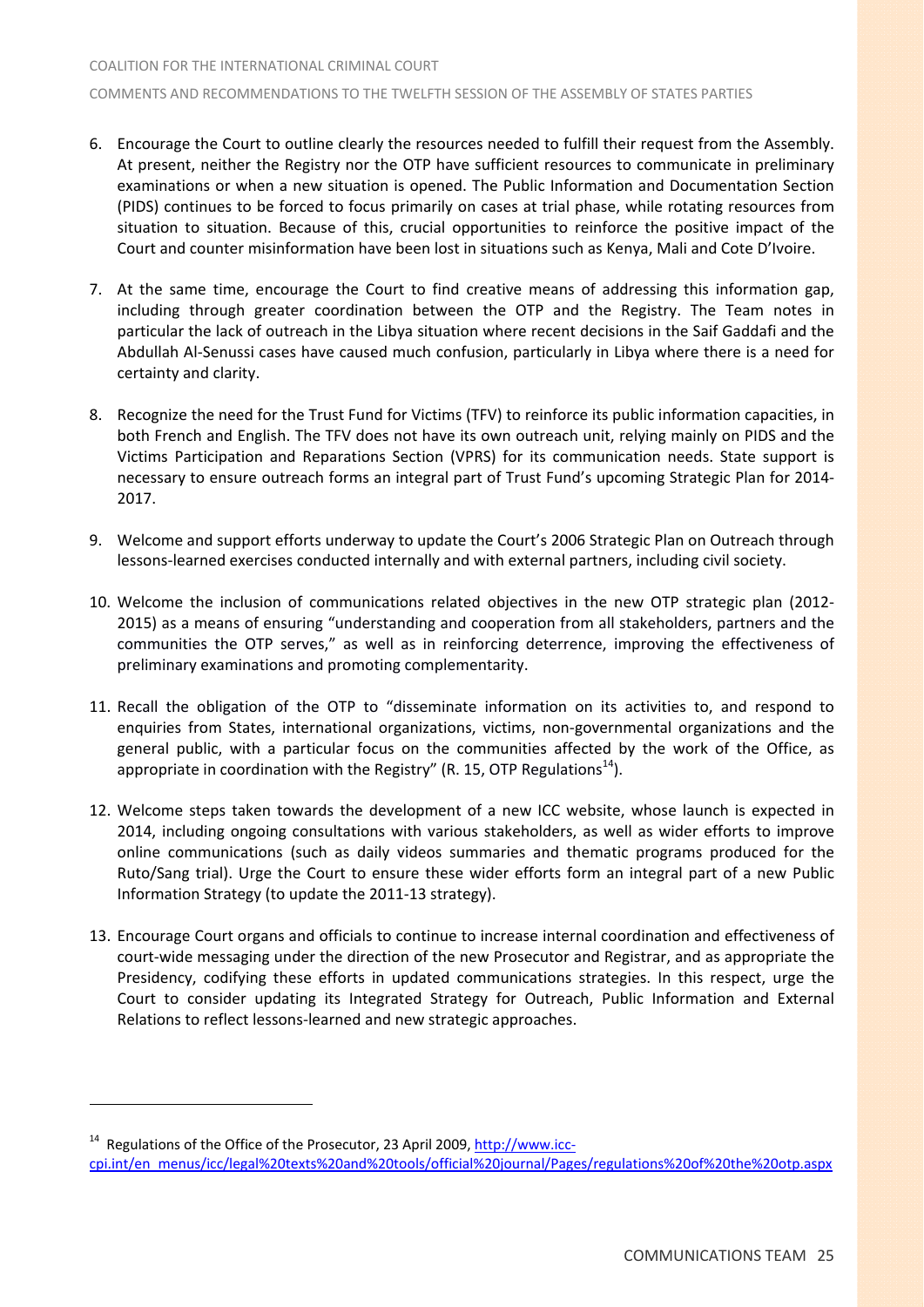- 14. Underline, however, that any envisaged structural changes to the Registry or OTP should not impact negatively upon their respective mandates to communicate independently and effectively with victims and affected communities.
- 15. Call on the Court to ensure the development of gender‐sensitive outreach and public information strategies and activities that allow women and girls to receive information appropriate to their needs in a timely fashion. This should include aiming at increasing the number of women able to make an informed decision on whether to apply to participate in proceedings and/or to request reparations.
- 16. Urge real attention in the development of court-wide completion strategies to the need for strong communications efforts as Court activities lessen in a given situation. This should include comprehensive plans for maintaining a presence and legacy in the fight against impunity at the national level, including for sexual and gender‐based crimes and for crimes against children.
- 17. Call for consistent, gender‐sensitive, messaging around the principles and procedures relating to reparations proceedings and processes, in consultation with victims legal representatives, the VPRS and TFV.
- 18. Join the call of the Informal Ministerial Network to intensify dialogue with the Court on strengthening its positive impact through communications on affected populations through robust and wellsupported outreach conducted at the earliest opportunity.
- 19. In the same vein, commit to assisting in the implementation of the Court's public information strategy by convening seminars or other public fora to increase awareness of the ICC's mandate, activities, and jurisprudence.
- 20. Pledge to mainstream expressions of support for the ICC, universality and complementarity, the rights and needs of victims, and gender justice, in a wide range of state resolutions and statements.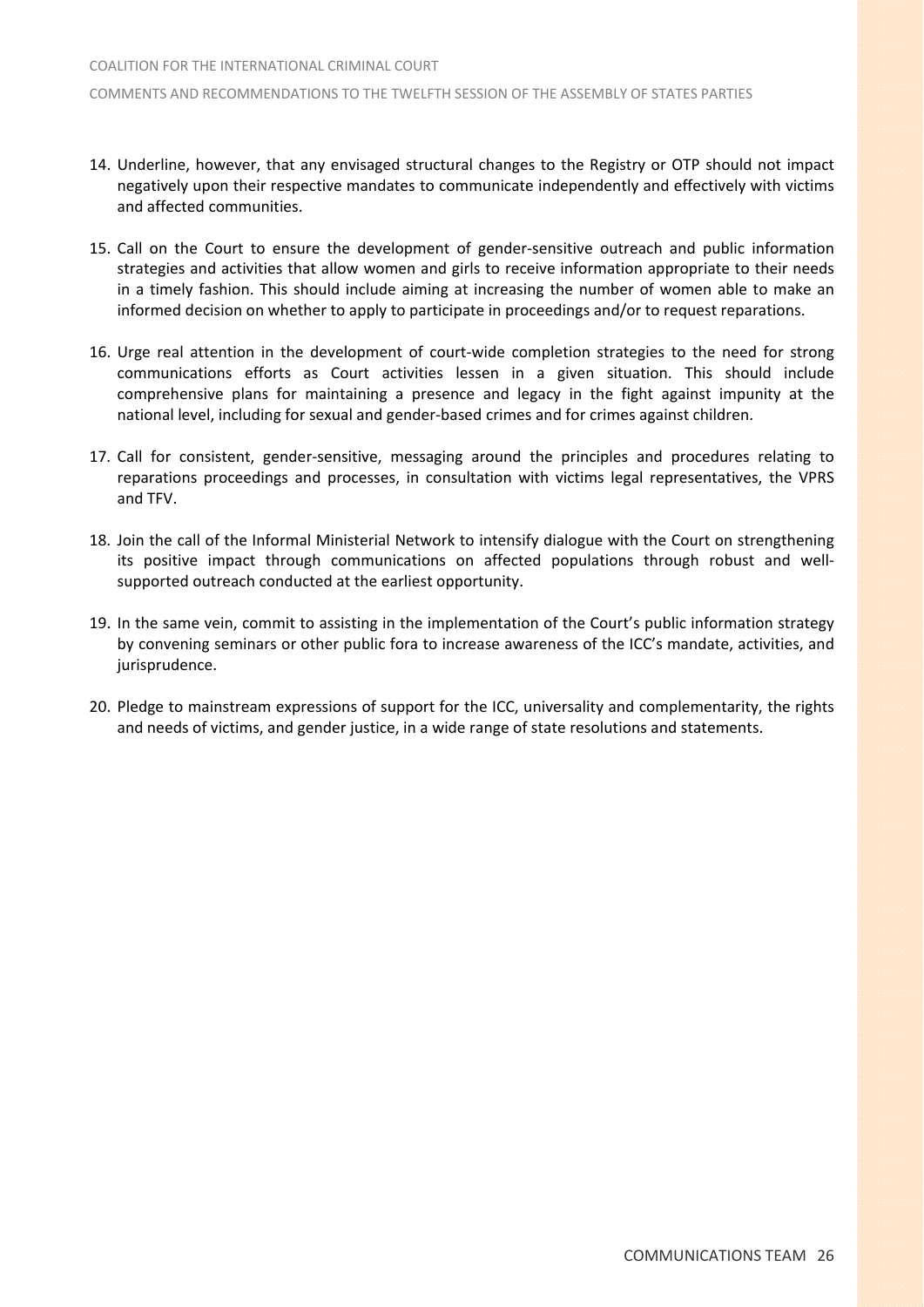

The Coalition's Team on Legal Representation submits the following recommendations to the Assembly of States Parties at its  $12<sup>th</sup>$  session. The Team supports efforts to review and ultimately improve the effectiveness and meaningfulness of legal representation at the ICC, including through an efficient legal aid system. At the outset, the Team wishes to recall that the final decision on the specific modalities of representation in each case rests exclusively with the judiciary of the ICC.

Furthermore, the Team places utmost importance on ensuring that legal representation is effective. This is essential to the realization of fair trial rights, and victim rights to participation and reparation, as set out in the Rome Statute. These rights are central to the legitimacy and purpose of the Rome Statute system.

Legal aid exists as a result of the need to ensure that indigent defendants and victims can have access to effective and meaningful legal representation so that they can fully exercise the rights that are recognised and accorded to victims in the Statute. Therefore, States Parties must ensure that any reviews or assessments of the legal aid system ensure such meaningful and effective representation. The Team notes that the current modalities for legal representation at the ICC (particularly for victims' representation) are by no means settled or uniform and future assessments to be undertaken into the legal aid system of the Court must be cognisant of this.

## **Reassessments of Legal Aid following the Court's first trial cycles**

 $\overline{a}$ 

The Team notes that the functioning of the legal aid system will be 'reassessed' following the Court's first trial cycles.<sup>15</sup> The Team welcomes such an initiative, and welcomes that the reassessment will include the engagement of independent experts. However, the Team strongly cautions that any such reassessment not be undertaken purely to find cost-savings, but rather must take into account the particular needs of counsel for victims and defence to effectively and meaningfully represent their clients, and guarantee their rights in the courtroom.

In particular the Team notes that the reassessment of the legal aid system will pay special regard to the 'resources required for the legal representation of victims, including the ability of counsel to consult with victims<sup>16</sup>. The team welcomes the initiative to assess the resources which are required in order to allow counsel to inform, consult and take instructions from victims. The Team underlines that any such reassessment must seek and take into account the views of legal representatives for victims, international and local NGOs providing assistance to victims and counsel, as well as victims themselves.

The Team strongly also urges States Parties to ensure that the independent reassessment should take place in full consultation with legal representatives and associations of counsel at the ICC, the judges of the ICC, experts on defence and victims' representation, civil society and victims. The reassessment must also take into account particular nuances and differences which exist between the legal representation of defendants and victims.

The Team stresses that any reassessment of the legal aid system should take place after the completion of the reparations phase of the first cases. To undertake such a reassessment prior to this stage would be

<sup>&</sup>lt;sup>15</sup> Draft report of the Bureau on legal aid, ICC-ASP/12/29, 15 October 2013, Annexed Resolution paragraphs, para. 4 16 Ibid.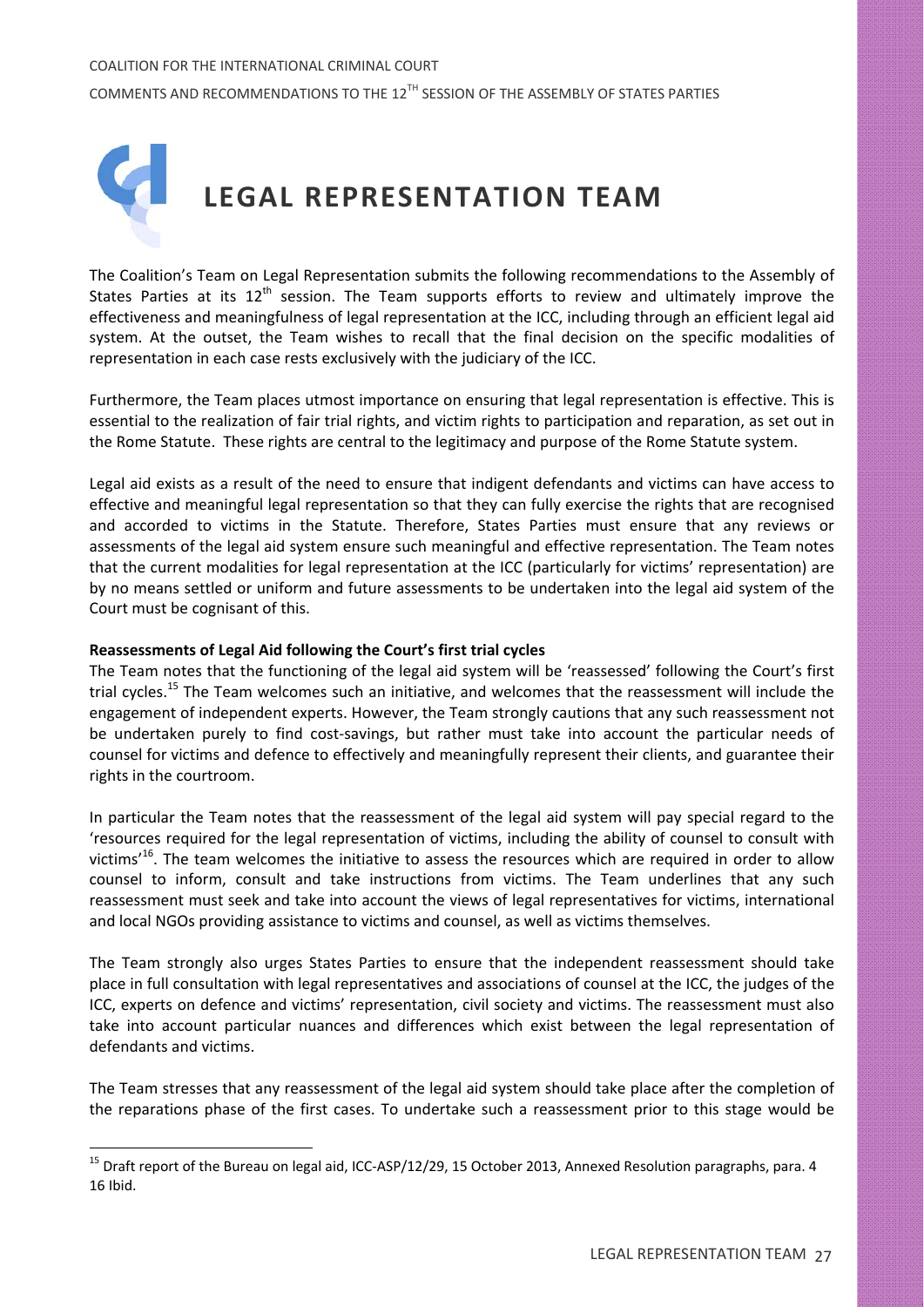#### COMMENTS AND RECOMMENDATIONS TO THE TWELFTH SESSION OF THE ASSEMBLY OF STATES PARTIES

premature, in light of the fact that the reparations phase is presented as a separate trial phase for the purpose of the Court's legal aid system.<sup>17</sup> While victims are allowed to introduce evidence relating to reparation during the trial phase, a separate reparation phase, with distinct reparation proceedings may also be envisaged, which could entail specific needs for legal aid resources for both defence and victims' counsel. Furthermore, the approach of Chambers towards reparation proceedings may vary (there has only been one decision so far, which is under appeal) and it should not be assumed that the procedure set out in the *Lubanga case* will be replicated in other cases.

However, the future reassessment of legal aid should not preclude ongoing efforts and changes being made to ensure clarity and consistency in the assessment and processing of legal aid requests in the current system at the Court. Clarity and consistency is required in processing resource and legal aid requests, as well as in the ultimate decisions taken by the Court, particularly in relation to enabling legal representatives of victims to consult with their clients in the field.

Finally, the Team notes that the impact and role of the Office of Public Counsel for Defence on the legal aid system has been highlighted as requiring further review.<sup>18</sup> The Team notes also that independent experts to be engaged by the Court have been tasked with preparing a strategic plan for defence. The team wishes foremost to highlight the crucial importance of defence to the ICC. However, the Team also notes that a 'strategic plan for the defence' may go beyond merely legal aid and financial issues and the Team is cognisant that such a strategic plan may overlap with other facilitations, particularly the facilitation on strategic planning, and this will require careful consideration. In relation to a 'strategy for the defence' the independence of the defence in its functioning is of utmost importance.

## **Counsel Support Section**

 $\overline{a}$ 

The Team supports the request of the Counsel Support Section (CSS) in its 2014 proposed budget submission for additional human resources.<sup>19</sup> In particular the Team notes that in light of the extra administrative requirements within the CSS which are as a direct result of the implementation of the Assembly of States Parties' legal aid amendments adopted at the eleventh ASP session, the CSS must have the necessary resources to be able to quickly and efficiently process requests for legal aid from victims' and defence counsel. Not having proper resources will likely lead to a slow and inefficient processing of legal aid applications and will adversely affect representation and the smooth and expeditious running of cases.

However, in recruiting additional staff to support CSS, sufficient care should be placed on ensuring that CSS staff have experience and expertise in relation to victims' rights and knowledge of the requirements and modalities of legal representation of large groups of victims, including vulnerable victims, spread over large distances and how these issues may impact ensuring meaningful and effective legal representation. The Team notes that the Court's legal aid system has been modelled principally on the provision of legal aid for the defence and therefore a particular understanding of the novel provision of legal aid for victims is necessary.

Finally, while increased resources for the CSS may be necessary, the Team is cognisant of certain navigational difficulties within the legal aid system for legal representatives which are caused in part by a lack of articulated processes and systemic (as opposed to personal) feedback. The Team strongly urges the States Parties to ensure that the Registry, in light of the Registrar's public commitment to reorganize the Registry, ensure that legal representatives are consulted as part of any proposed reorganization process, particularly related to legal aid provision, but also in relation to any aspect of reorganisation which will materially affect legal representatives' ability to properly represent their clients' (both defendants and victims) interests.

<sup>&</sup>lt;sup>17</sup> Registry's single policy document on the Court's legal aid system, CBF/20/5, paras. 50 – 59.<br><sup>18</sup> Draft report of the Bureau on legal aid, ICC-ASP/12/29, 15 October 2013, Annexed Resolution, para 6.<br><sup>19</sup> Proposed Pro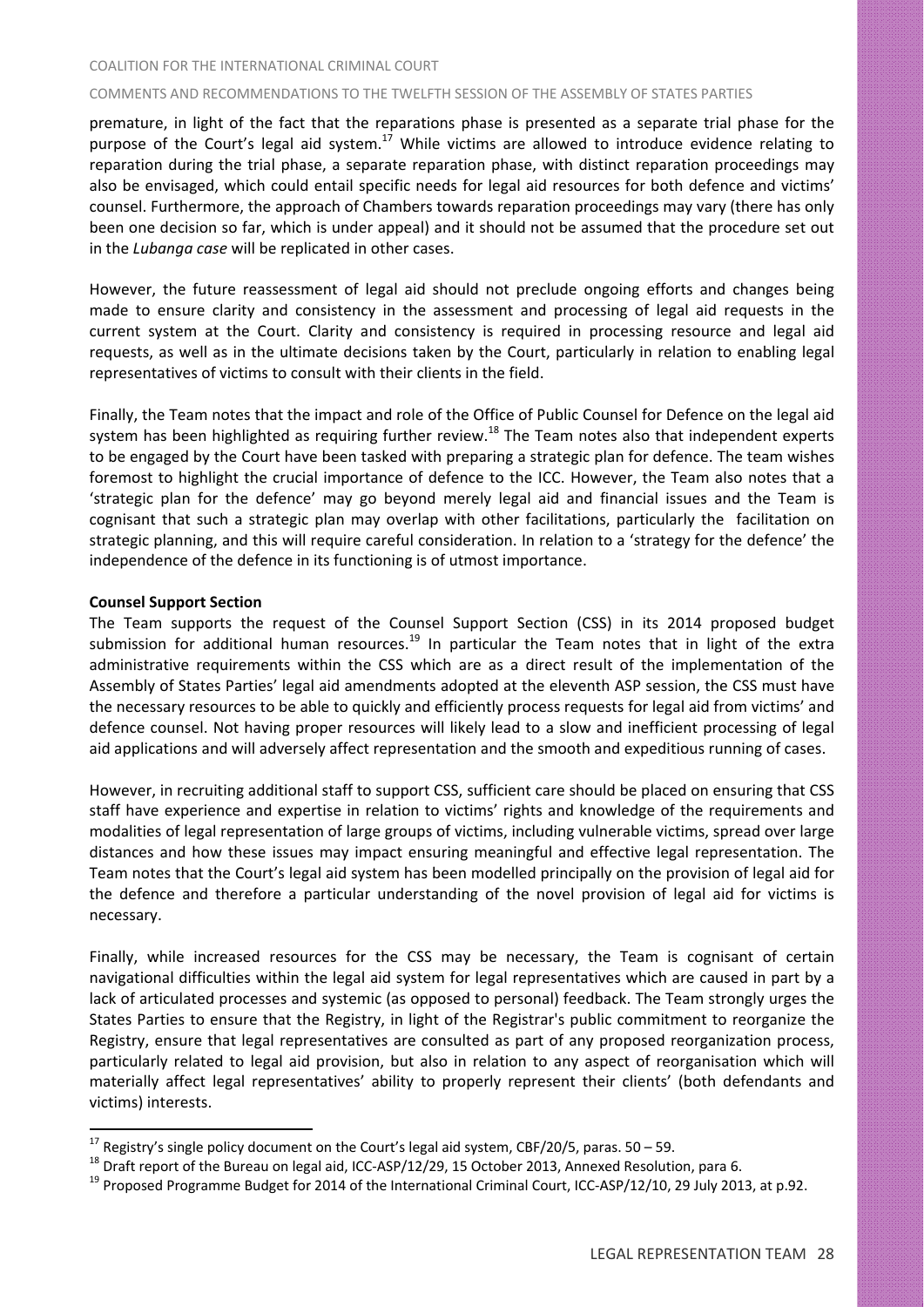

The Coalition's Team on Strategic Planning submits the following recommendations to the Assembly of States Parties at its 12<sup>th</sup> session.

Strategic planning is essential for building confidence in the International Criminal Court and strengthening its capacity, strategic planning also contributes to the accountability and transparency of any institution. Strategic planning also increases understanding of the work of the ICC and by doing so, avoids undue interference in its work. At the same time, the strategic planning of the ICC has to contribute to strengthening its independence. The Strategic Planning Team of the Coalition, ('Team') underscores that the Court, and each of its organs, should establish their own priorities, evaluating the necessary activities, and their performance indicators. States Parties may have a role in overseeing the implementation of the strategic plan, predominantly as an accountability exercise, but States Parties should not 'approve' the Court's priorities or activities. In other words, strategic planning at the ICC provides an opportunity for positive engagement with the Court and its organs, but should not give rise to any micromanagement that may endanger the independence of the institution.

Transparency of the Strategic planning of the ICC should be governed by the principle of publicity as the norm. Exceptions to the principle should be properly justified in line with international principles. The strategic plans of the ICC should allow for further understanding of the Court and furthermore, as a result of transparency, the important views of different stakeholders can be contributed. The Team therefore submits that strategic planning at the ICC should not be a private dialogue between States and the Court. Transparency and accountability require the consideration of the wider public and civil society and other relevant stakeholders who, even if not involved directly in the decision making process, should be given an important role as independent observers. Indeed, wide consultations contribute in building a sense of trust in the Court in all stakeholders.

## **Linking Strategic Planning to the Budget**

The Team notes that the Assembly has highlighted 'the importance of strengthening the relationship and coherence between the strategic planning process and the budgetary process<sup>'20</sup>. The Team highlights that this may allow for predictability in the Court's budgeting. However, the Team strongly cautions against the budget influencing and driving the Court's strategic planning. The Court's Strategic plans may serve as the tool by which certain budgetary elements can be foreseen, which again fosters confidence in the institution. However, the strategic plan must drive and inform the budgeting of the Court, not the reverse. To do otherwise would be for the Court to run the very real risk of becoming a resource rather than demand driven institution, where the Court's strategy and functions are determined by budgetary constraints rather than the Court's strategy, which has as its key purpose to ensure that the Court can fulfill its mandate.

## **The Rome Statute at the heart of strategic planning**

 $\overline{a}$ 

The Team urges States Parties and the Court to ensure that the object and purpose of the Rome Statute and the fulfillment of its mandate, including the rights of victims is the starting point in any strategic planning exercise undertaken at the ICC or in discussions at the States Parties' level. The importance of the

<sup>&</sup>lt;sup>20</sup> Report of the Bureau on the Strategic planning process of the International Criminal Court, ICC-ASP/12/48, 8 November 2013, Annexed Resolution, para. 8